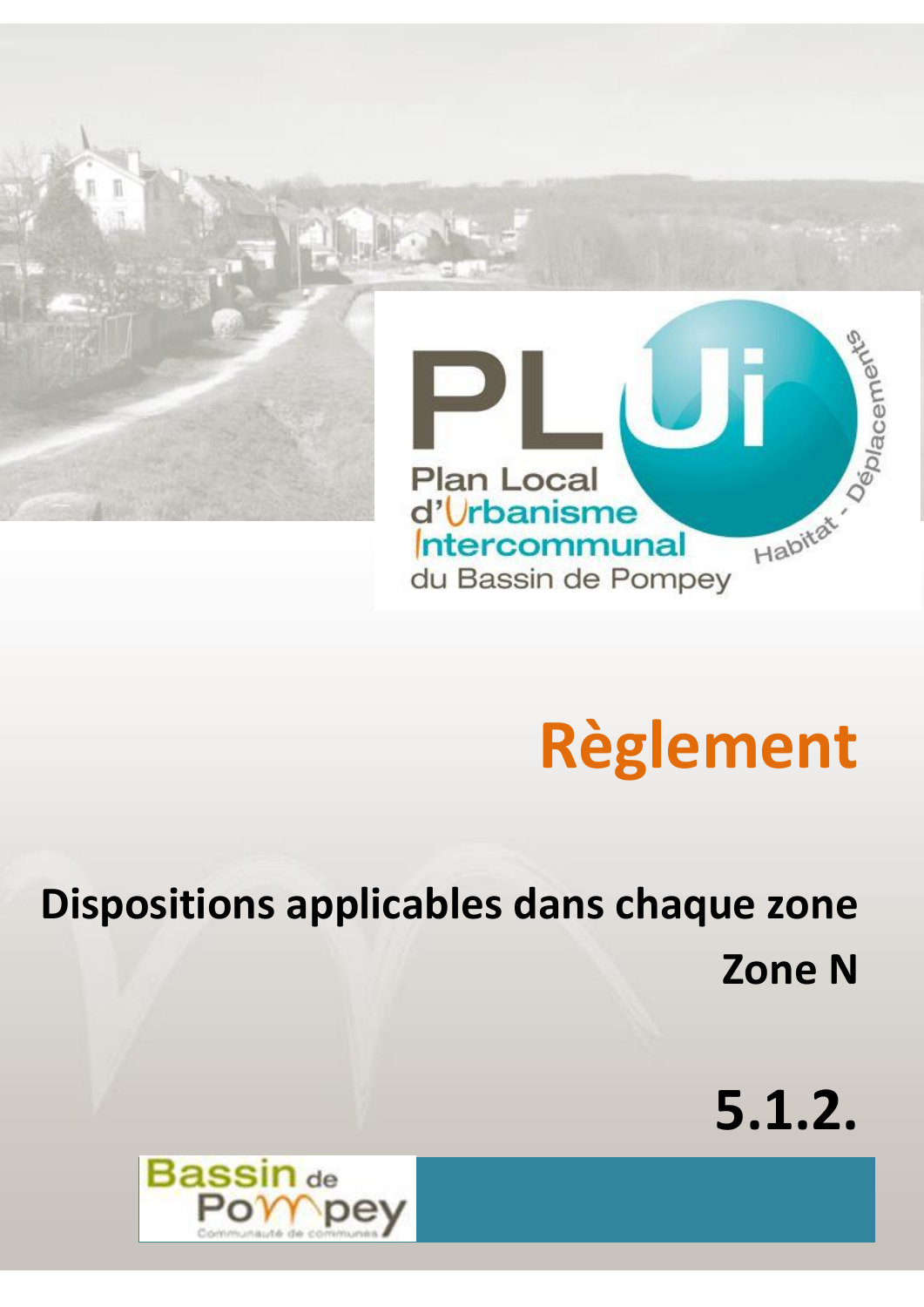#### **SOMMAIRE**

| <u>1.</u> |                                                                                                      |  |  |  |  |
|-----------|------------------------------------------------------------------------------------------------------|--|--|--|--|
| 1.1.      |                                                                                                      |  |  |  |  |
| 1.1.1.    |                                                                                                      |  |  |  |  |
| 1.1.2.    |                                                                                                      |  |  |  |  |
| 1.2.      |                                                                                                      |  |  |  |  |
| 1.2.1.    |                                                                                                      |  |  |  |  |
| 1.2.2.    |                                                                                                      |  |  |  |  |
| 1.3.      |                                                                                                      |  |  |  |  |
| 2.        | CARACTERISTIQUES URBAINE, ARCHITECTURALE, ENVIRONNEMENTALE ET PAYSAGERE10                            |  |  |  |  |
| 2.1.      |                                                                                                      |  |  |  |  |
|           | 2.1.1. IMPLANTATION DES CONSTRUCTIONS PAR RAPPORT AUX VOIES ET AUX EMPRISES PUBLIQUES OU PRIVEES  10 |  |  |  |  |
| 2.1.1.1.  |                                                                                                      |  |  |  |  |
| 2.1.1.2.  |                                                                                                      |  |  |  |  |
| 2.1.1.3.  |                                                                                                      |  |  |  |  |
| 2.1.1.4.  |                                                                                                      |  |  |  |  |
| 2.1.1.5.  |                                                                                                      |  |  |  |  |
| 2.1.2.    |                                                                                                      |  |  |  |  |
| 2.1.2.1.  |                                                                                                      |  |  |  |  |
| 2.1.2.2.  |                                                                                                      |  |  |  |  |
| 2.1.3.    | IMPLANTATION DES CONSTRUCTIONS PAR RAPPORT AUX CONSTRUCTIONS SITUEES SUR LA MEME PROPRIETE  11       |  |  |  |  |
| 2.1.3.1.  |                                                                                                      |  |  |  |  |
| 2.1.3.2.  |                                                                                                      |  |  |  |  |
| 2.1.4.    |                                                                                                      |  |  |  |  |
| 2.1.4.1.  |                                                                                                      |  |  |  |  |
| 2.1.4.2.  |                                                                                                      |  |  |  |  |
| 2.1.4.3.  |                                                                                                      |  |  |  |  |
| 2.1.4.4.  |                                                                                                      |  |  |  |  |
| 2.1.4.5.  |                                                                                                      |  |  |  |  |
| 2.1.4.6.  |                                                                                                      |  |  |  |  |
| 2.1.4.7.  |                                                                                                      |  |  |  |  |
| 2.1.5.    |                                                                                                      |  |  |  |  |
| 2.1.5.1.  |                                                                                                      |  |  |  |  |
| 2.1.5.2.  |                                                                                                      |  |  |  |  |
| 2.1.5.3.  |                                                                                                      |  |  |  |  |
| 2.1.5.4.  |                                                                                                      |  |  |  |  |
| 2.1.5.5.  |                                                                                                      |  |  |  |  |
| 2.1.5.6.  |                                                                                                      |  |  |  |  |
| 2.1.6.    |                                                                                                      |  |  |  |  |
| 2.2.      |                                                                                                      |  |  |  |  |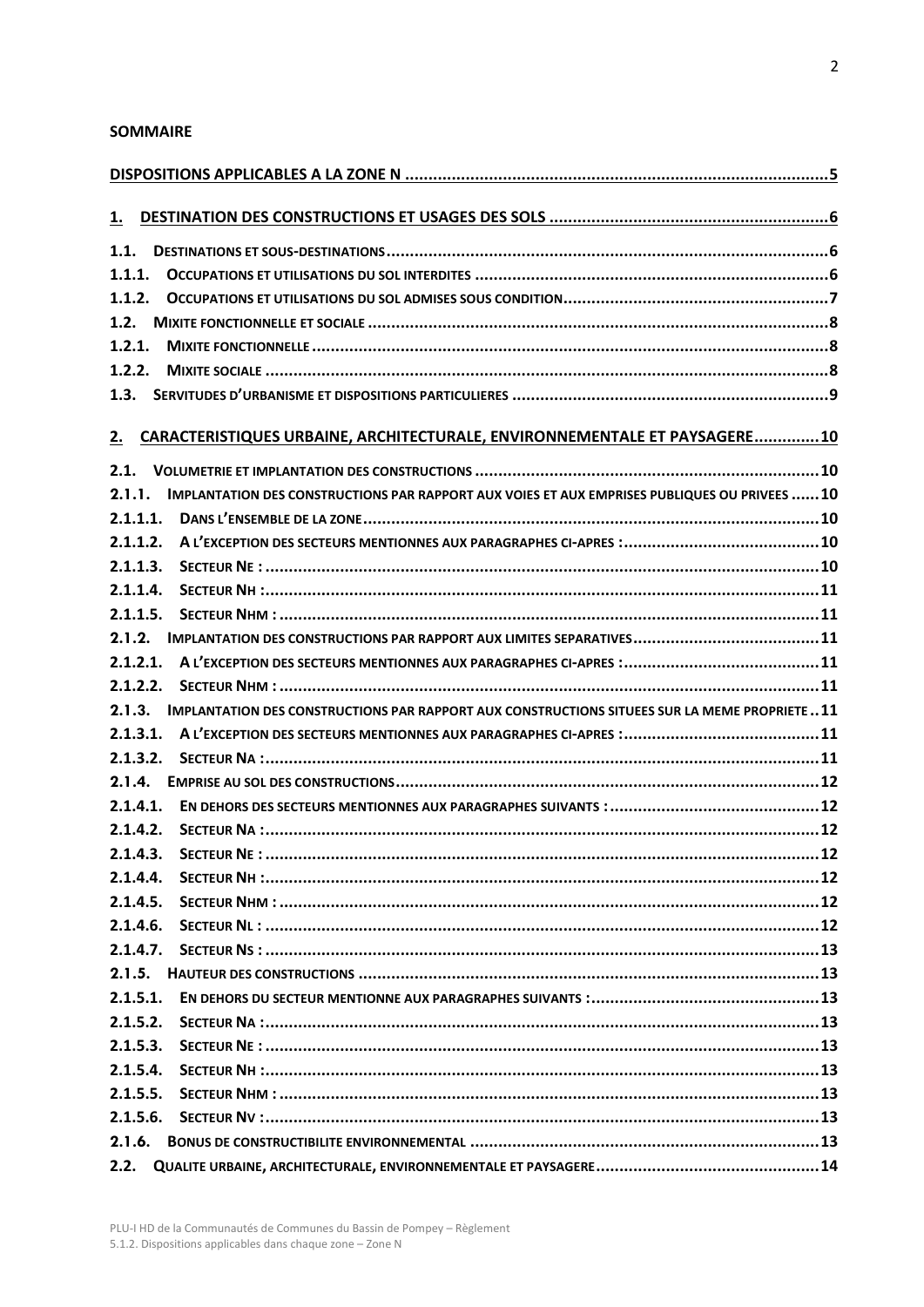| 2.2.1.1. |                                                                                              |  |
|----------|----------------------------------------------------------------------------------------------|--|
| 2.2.1.2. |                                                                                              |  |
|          |                                                                                              |  |
| 2.2.2.1. |                                                                                              |  |
| 2.2.2.2. |                                                                                              |  |
|          |                                                                                              |  |
| 2.2.3.1. |                                                                                              |  |
| 2.2.3.2. |                                                                                              |  |
| 2.2.3.3. |                                                                                              |  |
| 2.2.3.4. |                                                                                              |  |
| 2.2.4.   |                                                                                              |  |
| 2.2.5.   |                                                                                              |  |
| 2.2.5.1. |                                                                                              |  |
| 2.2.5.2. |                                                                                              |  |
| 2.2.5.3. |                                                                                              |  |
|          |                                                                                              |  |
| 2.2.6.1. |                                                                                              |  |
| 2.2.6.2. |                                                                                              |  |
|          |                                                                                              |  |
| 2.2.7.1. |                                                                                              |  |
| 2.2.7.2. |                                                                                              |  |
| 2.2.7.3. |                                                                                              |  |
| 2.2.8.   |                                                                                              |  |
| 2.2.9.   |                                                                                              |  |
| 2.2.10.  | ELEMENTS LIES AUX PERFORMANCES ENERGETIQUES ET ENVIRONNEMENTALES  18                         |  |
| 2.3.     | TRAITEMENT ENVIRONNEMENTAL ET PAYSAGER DES ESPACES NON BATIS ET ABORDS DES CONSTRUCTIONS  18 |  |
| 2.3.1.   |                                                                                              |  |
|          |                                                                                              |  |
| 2.3.1.2. |                                                                                              |  |
| 2.3.1.3. |                                                                                              |  |
| 2.3.1.4. |                                                                                              |  |
| 2.3.1.5. |                                                                                              |  |
| 2.3.1.6. |                                                                                              |  |
| 2.3.1.7. |                                                                                              |  |
|          | 2.3.2. TRAITEMENT ENVIRONNEMENTAL ET PAYSAGER DES ABORDS DES CONSTRUCTIONS19                 |  |
| 2.3.2.1. |                                                                                              |  |
| 2.3.2.2. |                                                                                              |  |
| 2.3.2.3. |                                                                                              |  |
|          |                                                                                              |  |
| 2.4.1.1. | OBLIGATIONS MINIMALES DE CREATION D'AIRES DE STATIONNEMENT POUR LES VEHICULES MOTORISES  20  |  |
|          |                                                                                              |  |
|          |                                                                                              |  |
|          |                                                                                              |  |
|          |                                                                                              |  |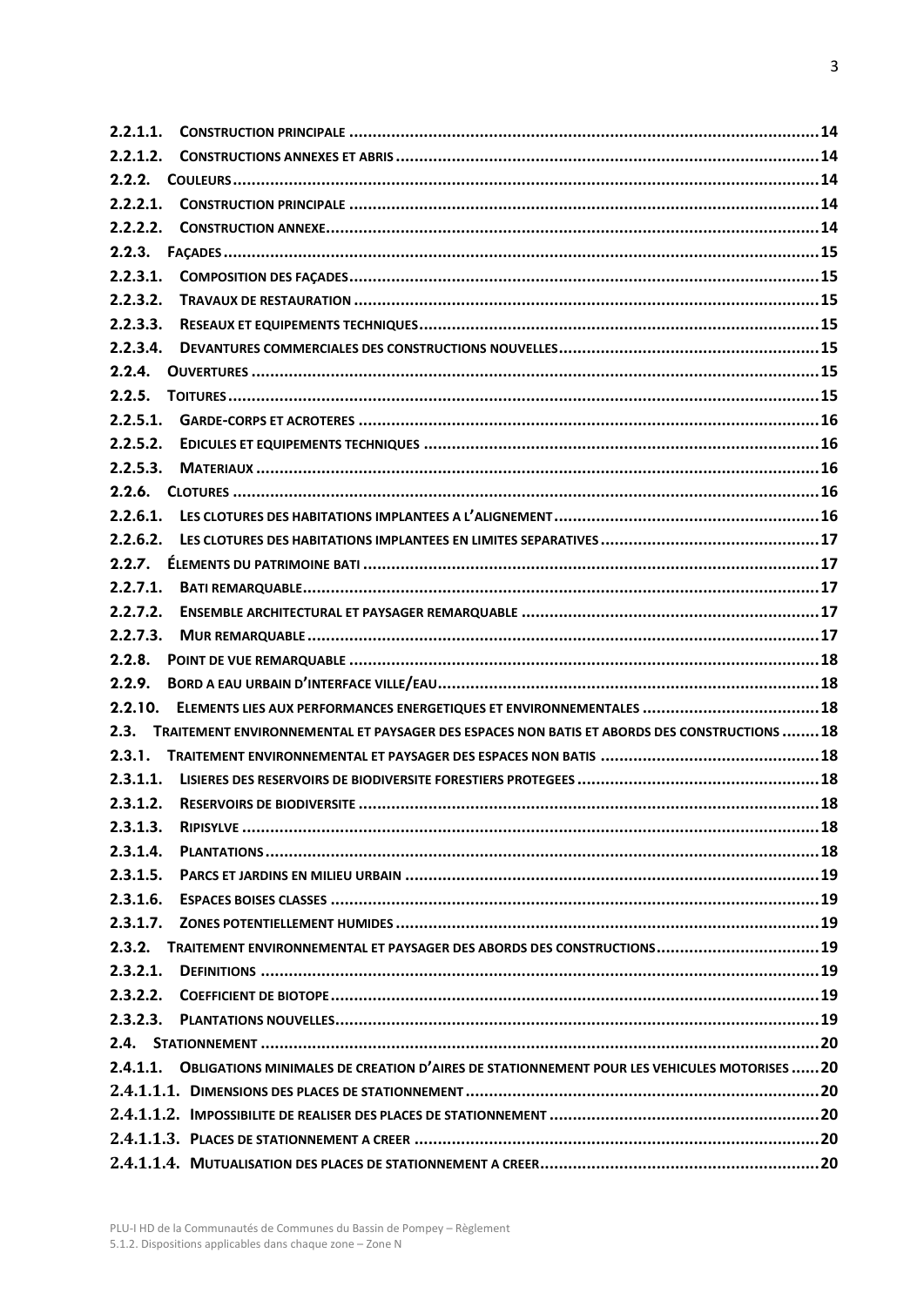|              | 2.4.1.2. OBLIGATIONS MINIMALES DE CREATION D'INFRASTRUCTURES PERMETTANT LE STATIONNEMENT SECURISE DES |  |
|--------------|-------------------------------------------------------------------------------------------------------|--|
| <b>VELOS</b> | 20                                                                                                    |  |
|              |                                                                                                       |  |
|              |                                                                                                       |  |
|              |                                                                                                       |  |
|              |                                                                                                       |  |
|              |                                                                                                       |  |
|              |                                                                                                       |  |
|              |                                                                                                       |  |
|              |                                                                                                       |  |
|              |                                                                                                       |  |
|              |                                                                                                       |  |
| 3.3.         |                                                                                                       |  |
| 3.3.1.       | RACCORDEMENT ET DEVERSEMENT DES EAUX DANS LE RESEAU PUBLIC D'ASSAINISSEMENT 22                        |  |
|              |                                                                                                       |  |
|              |                                                                                                       |  |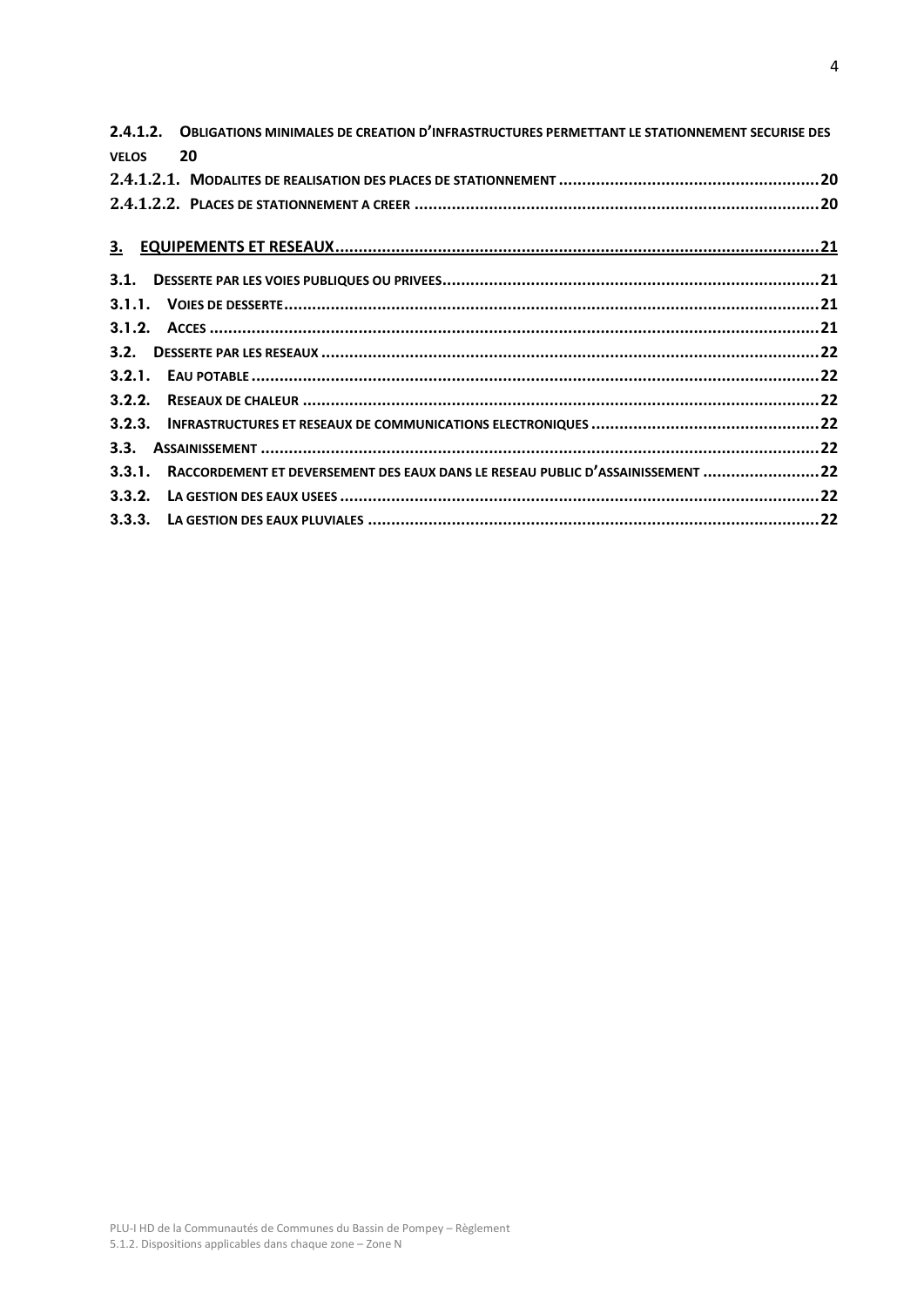# <span id="page-4-0"></span>**Dispositions applicables à la zone N**

**Cette zone a une vocation principalement Naturelle (N). Elle comprend les secteurs :**

- **Na : pour des activités ;**
- **Ne : pour les équipements ;**
- **Nh : pour l'habitat existant ;**
- **Nhm : pour la sédentarisation des gens du voyage ;**
- **Nl : secteur de loisirs ;**
- **Np : zone naturelle, secteur de projet, destiné à accueillir des constructions sur le long terme ;**
- **Ns : zone destinée à la création d'un parc de stationnement ;**
- **Nv : concernant des vergers et jardins.**

#### **Cette zone est concernée par une orientation d'aménagement et de programmation.**

Cette zone est concernée par des inondations, les occupations et utilisations du sol peuvent être soumises à interdiction, limitation et/ou prescriptions. Celles-ci sont exposées dans le PPRI ou le PSS en annexe du présent document.

Cette zone est concernée par des aléas miniers ferrifères, les occupations et utilisations du sol peuvent être soumises à interdiction, limitation et/ou prescriptions.

Cette zone est concernée par des glissements de terrain, les occupations et utilisations du sol peuvent être soumises à interdiction, limitation et/ou prescriptions. Celles-ci sont exposées dans le PPRMT en annexe du présent dossier.

Cette zone est concernée par des aléas chute de masses rocheuses, les occupations et utilisations du sol peuvent être soumises à interdiction, limitation et/ou prescriptions. Celles-ci sont exposées dans le PPRMT en annexe du présent dossier.

Cette zone est concernée ou impactée par la présence d'une ou plusieurs cavités, les occupations et utilisations du sol peuvent être soumises à interdiction, limitation et/ou prescriptions.

Cette zone est concernée par la présence et les zones d'effets d'une ou plusieurs installations classées pour l'environnement, les occupations et utilisations du sol peuvent être soumises à interdiction, limitation et/ou prescriptions.

Cette zone est concernée par la présence d'un ou plusieurs sites ou sols pollués, les occupations et utilisations du sol peuvent être soumises à interdiction, limitation et/ou prescriptions.

Cette zone est concernée par un risque technologique lié au transport de matières dangereuses, les occupations et utilisations du sol peuvent être soumises à interdiction, limitation et/ou prescriptions.

Dans toute la zone, l'édification d'ouvrages techniques nécessaires au fonctionnement :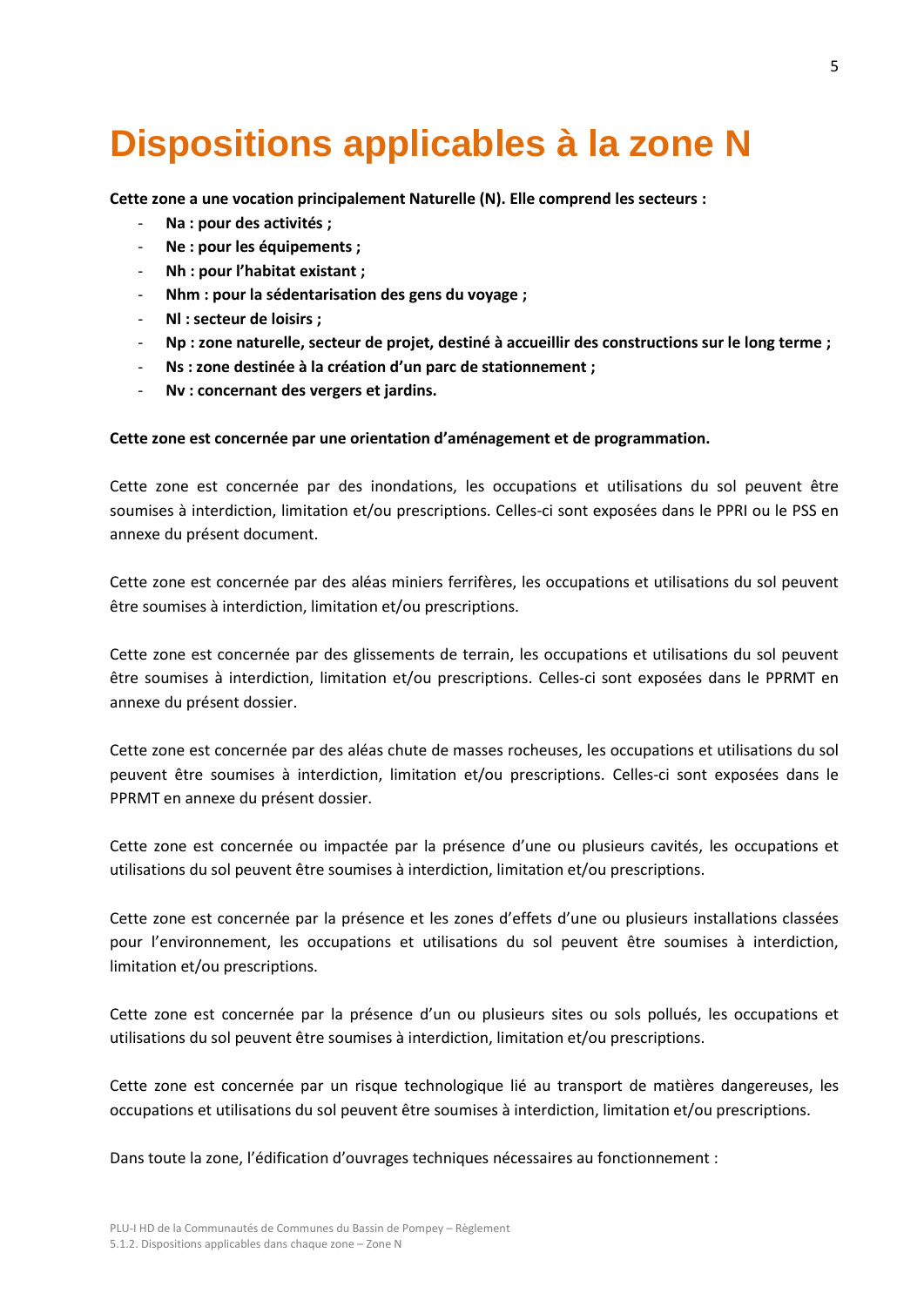- Des réseaux divers (eau potable, assainissement, gaz, électricité, télécommunications, ouvrages pour la sécurité publique,…)
- Des équipements publics et d'intérêt collectif
- Des voies de circulation terrestres (station-service), ferroviaires, aériennes

Peuvent être autorisés, même si les installations, constructions, aménagements ne respectent pas le corps de règles de la zone concernée (abstraction des dispositions réglementaires).

Toutes les justifications techniques doivent être produites pour démontrer les motifs du choix du lieu d'implantation.

<span id="page-5-0"></span>Les pentes surplombées de forêt peuvent être concernées par des coulées de boue. Les constructions devront être édifiées en tenant compte de ce risque.

# **1. Destination des constructions et usages des sols**

### <span id="page-5-1"></span>**1.1. Destinations et sous-destinations**

#### **1.1.1. Occupations et utilisations du sol interdites**

<span id="page-5-2"></span>Toutes les occupations et utilisations du sol sont interdites à l'exception des exploitations agricoles et forestières et des exceptions mentionnées à l'article 1.1.2. ci-après.

De sorte que sont interdits :

- Les constructions et installations présentant un danger grave ou des risques d'insalubrité pour le voisinage ;
- Les dépôts de déchets à l'air libre ;
- Les carrières ;
- Les habitations légères de loisirs ;
- Les parcs résidentiels de loisirs ;
- Les installations et travaux divers suivants :
	- o Les parcs d'attraction ;
	- o les dépôts de véhicules (véhicules neufs ou usagés).
	- Sauf mention au paragraphe 1.1.2. ci-après :
		- o Les habitations ;
		- o Les commerces et activités de service ;
		- o Les autres activités des secteurs secondaire ou tertiaire ;
		- o Les aires d'accueil des gens du voyage.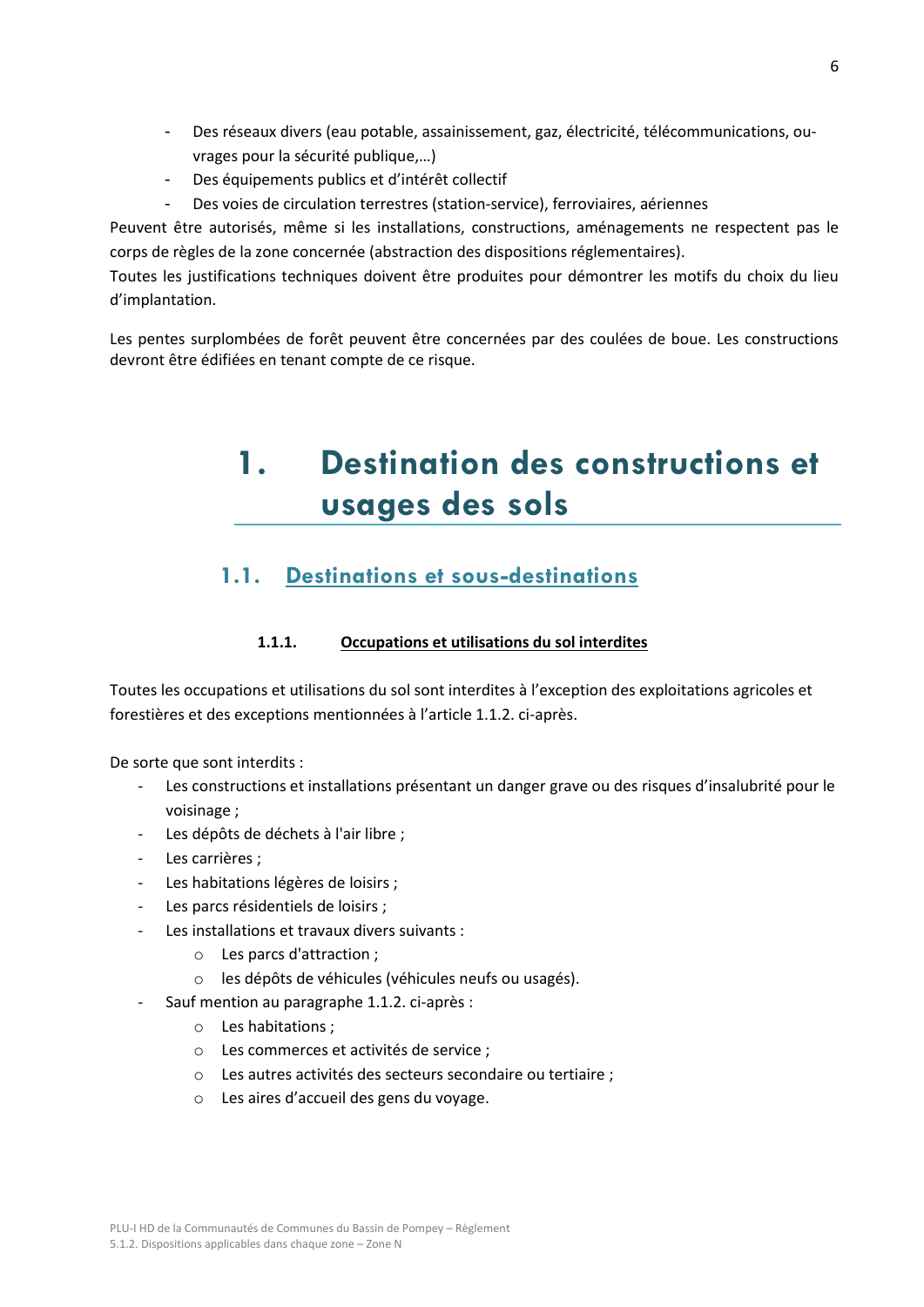#### **1.1.2. Occupations et utilisations du sol admises sous condition**

<span id="page-6-0"></span>Dans l'ensemble de la zone sont autorisés dès lors qu'elles ne sont pas incompatibles avec l'exercice d'une activité agricole, pastorale ou forestière du terrain sur lequel elles sont implantées et qu'elles ne portent pas atteinte à la sauvegarde des espaces naturels et des paysages:

- les constructions et installations nécessaires à des équipements collectifs, dont les occupations et utilisations du sol liées aux énergies renouvelables.

Les affouillements et exhaussements de sol sont autorisés à condition d'être liés, soit :

- aux occupations ou utilisations du sol autorisées sur la zone ;
- à des aménagements paysagers ;
- à des aménagements hydrauliques ;
- à des travaux d'infrastructures routières, de transports collectifs, de circulation active ou d'aménagement d'espace public ;
- ou bien contribuent à la mise en valeur du paysage, d'un site ou d'un vestige archéologique.

#### 1.1.2.1. Secteur Na :

#### Sont autorisés :

- Les constructions et installations nécessaires aux activités, à l'exception de toute habitation.

1.1.2.2. Secteur Ne :

Sont autorisés :

- les constructions et installations à destination d'équipements d'intérêt collectif et services publics.

1.1.2.3. Secteur Nh :

#### Sont autorisés :

- les reconstructions ou extensions
- les annexes liées aux habitations existantes.
- les abris de jardin devront être limités à une superficie maximale de 15m<sup>2</sup>

1.1.2.4. Secteur Nhm :

#### Sont autorisés :

- Les résidences mobiles constituant un habitat permanent, à raison d'une unité pour 200m<sup>2</sup> de terrain.
- Les constructions à usage d'habitation limitées à 50 m² de surface de plancher par tranche de 600 m² de terrain.
- Les abris de jardins et les petites constructions limitées à raison d'un abri de jardin pour une construction à usage d'habitation ou résidence mobile.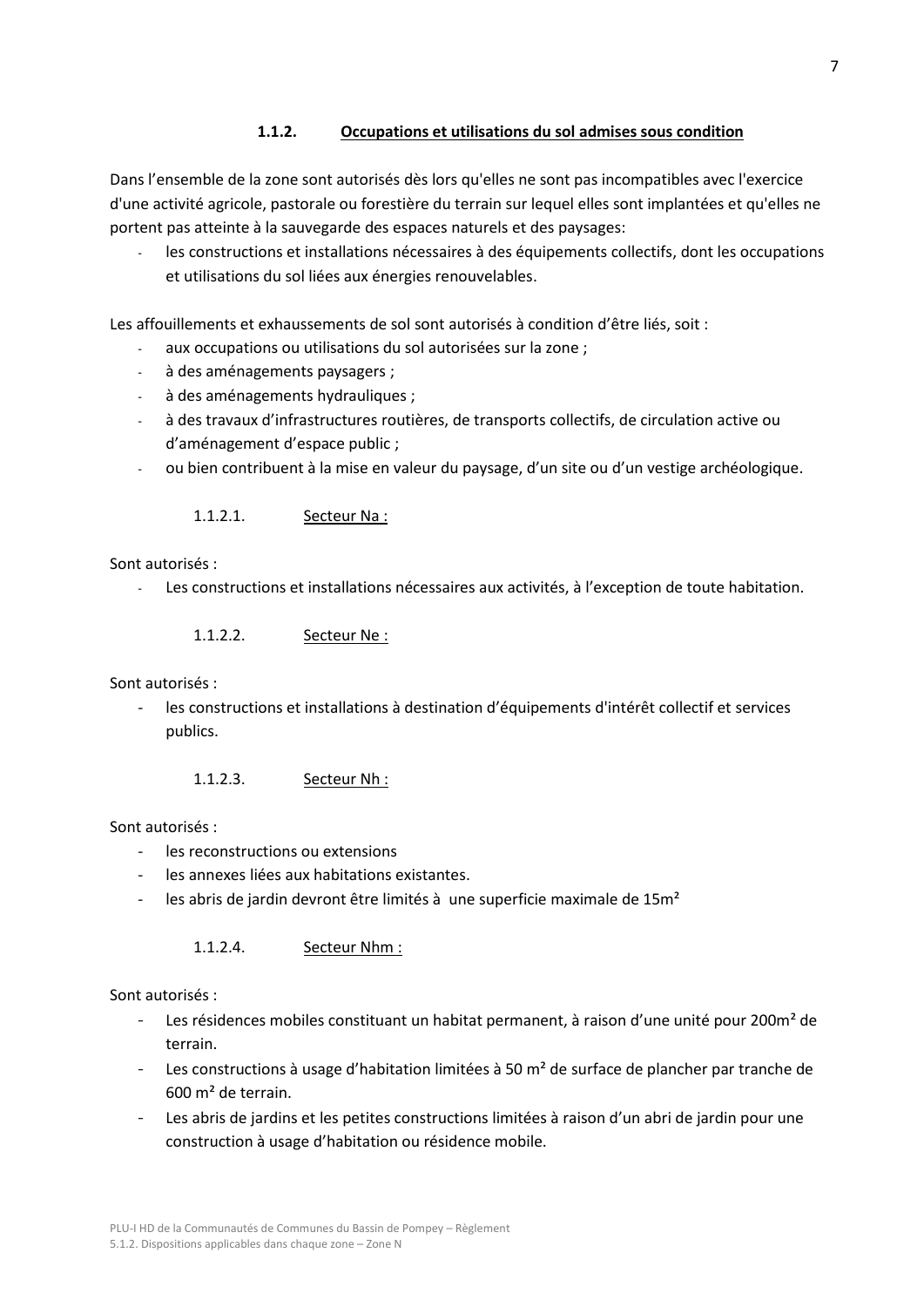Sont autorisées:

- Les constructions et installations à destination d'équipements d'intérêt collectif et services publics ;
- Les aires de stationnement pour camping-car ;
- Les habitations légères et de loisirs.

1.1.2.6. Secteur Np :

Les dispositions applicables dans ce secteur sont les mêmes que celles applicable en zone N hors soussecteurs. Il constitue une réserve foncière à long terme.

#### 1.1.2.7. Secteur Ns :

Sont autorisées :

- les installations liées à un parc de stationnement, les abris à vélos et à voiture avec toiture végétalisée.

1.1.2.8. Secteur Nv :

Sont autorisées :

- les abris de jardin à condition que la superficie ne dépasse pas 9 m² d'emprise au sol, limités à une construction par unité foncière.

# **1.2. Mixité fonctionnelle et sociale**

#### **1.2.1. Mixité fonctionnelle**

<span id="page-7-2"></span><span id="page-7-1"></span><span id="page-7-0"></span>Se reporter aux dispositions générales.

#### **1.2.2. Mixité sociale**

1.2.2.1. Taille minimale des logements

Il n'est pas fixé de règle.

#### 1.2.2.2. Servitude de mixité sociale

Il n'est pas fixé de règle.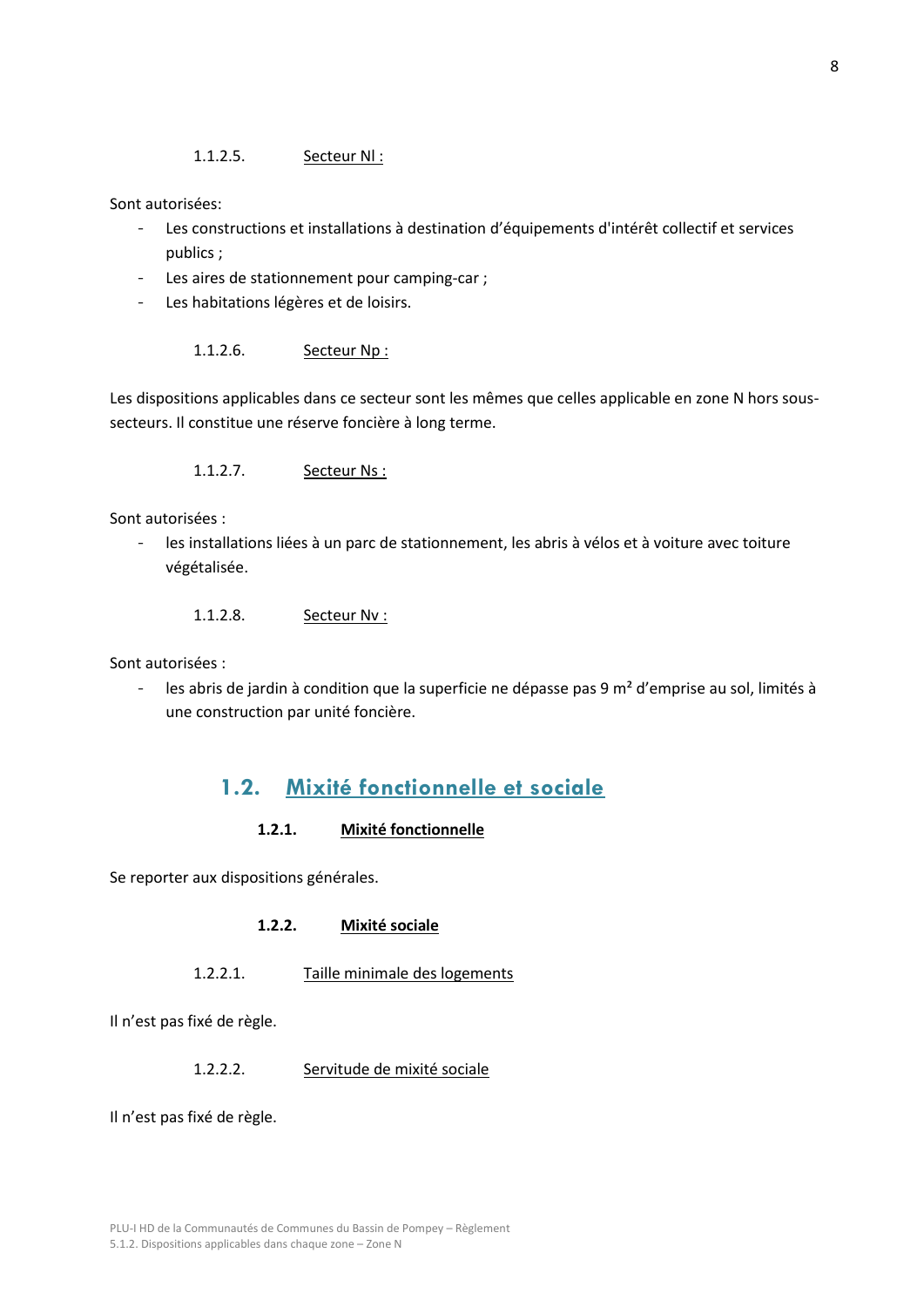# **1.3. Servitudes d'urbanisme et dispositions particulières**

#### **1.3.1. Emplacement réservé**

<span id="page-8-0"></span>Se reporter aux dispositions générales.

#### **1.3.2. Liaisons pour modes de déplacements actifs**

Se reporter aux dispositions générales.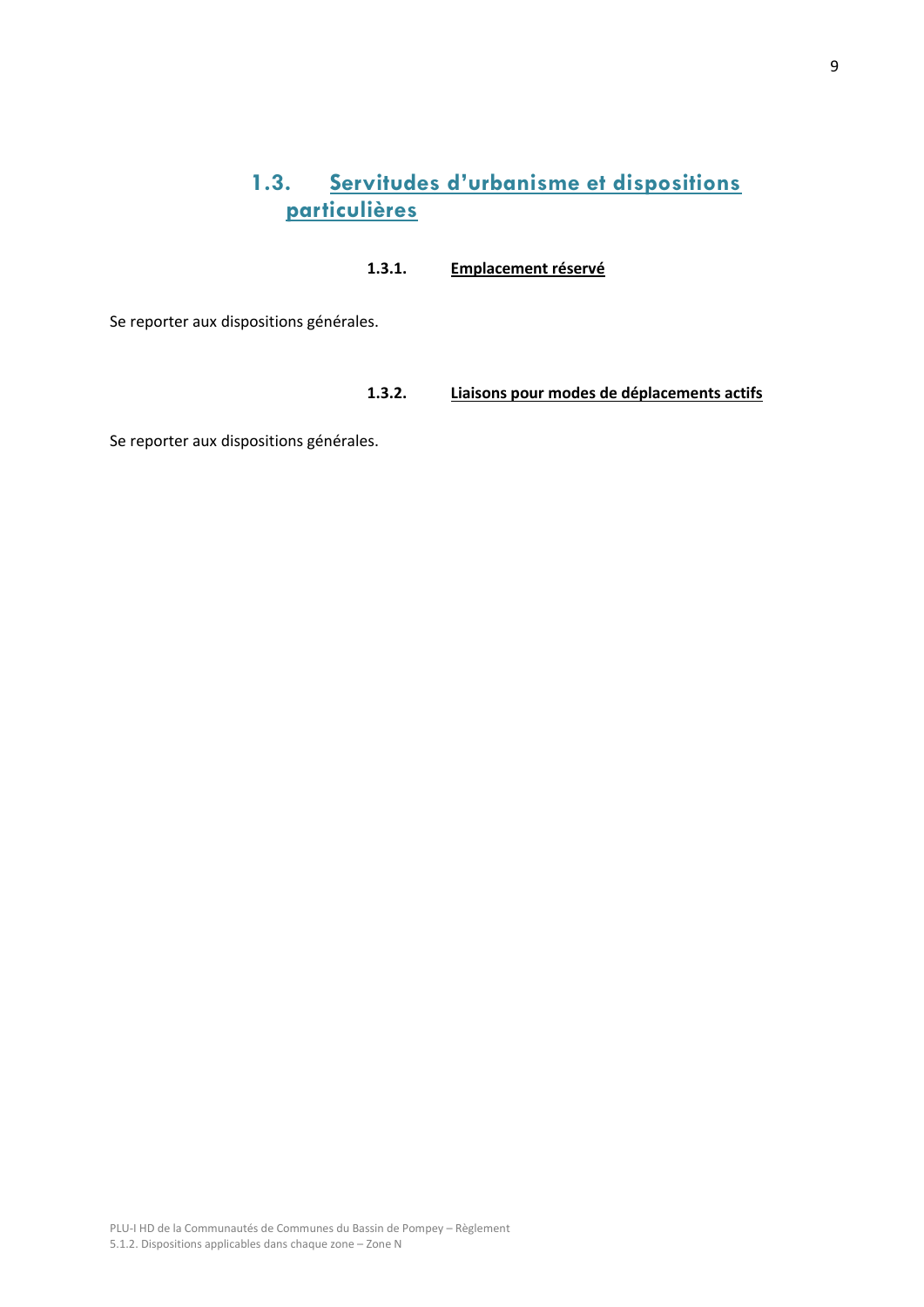# <span id="page-9-0"></span>**2. Caractéristiques urbaine, architecturale, environnementale et paysagère**

# <span id="page-9-1"></span>**2.1. Volumétrie et implantation des constructions**

#### <span id="page-9-2"></span>**2.1.1. Implantation des constructions par rapport aux voies et aux emprises publiques ou privées**

#### <span id="page-9-3"></span>2.1.1.1. Dans l'ensemble de la zone

Dans la **bande de constructibilité limitée le long des grands axes routiers**, représentée au plan de zonage, les constructions ou installations sont interdites, à l'exception :

- Des constructions ou installations liées ou nécessaires aux infrastructures routières ;
- Des services publics exigeant la proximité immédiate des infrastructures routières ;
- Des bâtiments d'exploitation agricole ;
- Des réseaux d'intérêt public.

Elle ne s'applique pas à l'adaptation, au changement de destination, à la réfection ou à l'extension de constructions existantes.

#### <span id="page-9-4"></span>2.1.1.2. A l'exception des secteurs mentionnés aux paragraphes ci-après :

Les constructions s'implantent :

- à l'exception des cas mentionnés ci-après : à minimum à 5 mètres de l'alignement ;
- à compter de l'alignement des RD : à 19 mètres au minimum ;
- pour les équipements d'intérêt collectif et services publics : à l'alignement ou en retrait de 1 mètre minimum.

#### 2.1.1.3. A Champigneulles, dans le secteur Na :

Les constructions s'implantent :

- à l'exception du cas mentionné ci-après : à minimum à 5 mètres de l'alignement ;
- en recul de 40 mètres minimum de l'axe de l'autoroute.

#### <span id="page-9-5"></span>2.1.1.4. Secteur Ne :

Les constructions s'implantent :

- à l'exception des cas mentionnés ci-après : à minimum à 5 mètres de l'alignement ;
- à compter de l'axe des RD : à 21 mètres au minimum, sauf pour Custines, Faulx, Liverdun et Marbache ;
- pour les équipements d'intérêt collectif et services publics : à l'alignement ou en retrait de 1 mètre minimum.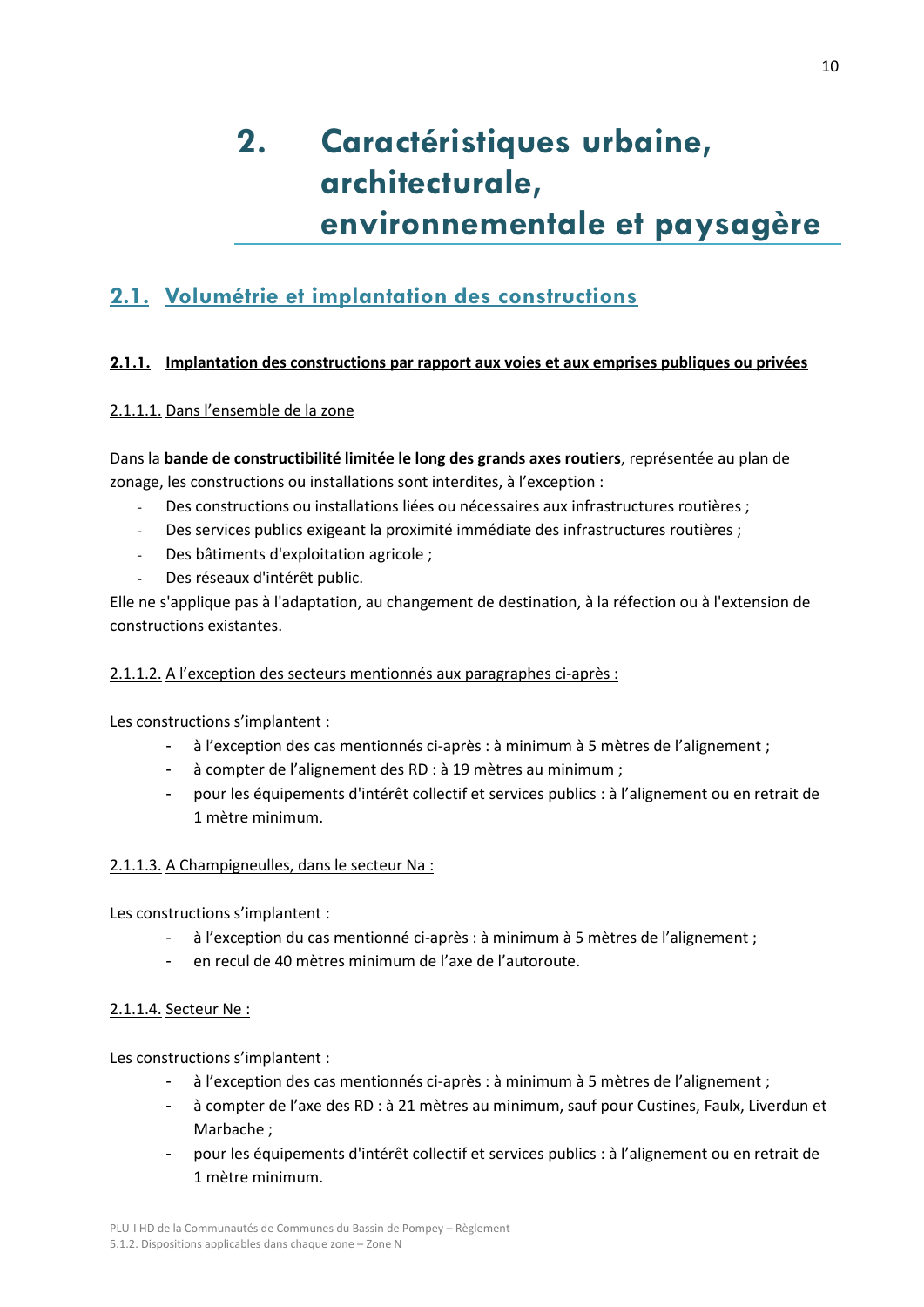#### <span id="page-10-0"></span>2.1.1.5. Secteur Nh :

Les constructions s'implantent :

- à l'exception des cas mentionnés ci-après : à minimum à 5 mètres de l'alignement ;
- à compter de l'axe des RD : à 21 mètres au minimum, sauf pour Custines et Liverdun ;
- pour les équipements d'intérêt collectif et services publics : à l'alignement ou en retrait de 1 mètre minimum.

#### <span id="page-10-1"></span>2.1.1.6. Secteur Nhm :

Les constructions s'implantent à minimum 3 mètres de l'alignement. Cette distance est réduite à 1 mètre pour les équipements d'intérêt collectif et services publics.

#### <span id="page-10-2"></span>**2.1.2. Implantation des constructions par rapport aux limites séparatives**

#### <span id="page-10-3"></span>2.1.2.1. A l'exception des secteurs mentionnés aux paragraphes ci-après :

#### Implantation des constructions principales :

Les constructions s'implantent :

- Sur ou en retrait d'une ou plusieurs limites séparatives ;
- En cas de retrait la distance entre la limite séparative et la construction est de minimum 3 mètres ; pour les équipements d'intérêt collectif et services publics cette distance est réduite à 1 mètre.

#### Implantation des constructions annexes et abris :

Les constructions annexes et abris s'implantent :

- Soit en limite séparative
- Soit en retrait de minimum 1 mètre des limites séparatives.

#### <span id="page-10-4"></span>2.1.2.2. Secteur Nhm :

Les constructions devront être implantées en limite ou en recul d'au moins 1 mètre par rapport aux limites séparatives.

#### <span id="page-10-5"></span>**2.1.3. Implantation des constructions par rapport aux constructions situées sur la même propriété**

#### <span id="page-10-6"></span>2.1.3.1. A l'exception des secteurs mentionnés aux paragraphes ci-après :

Il n'est pas fixé de règle.

#### <span id="page-10-7"></span>2.1.3.2. Secteur Na :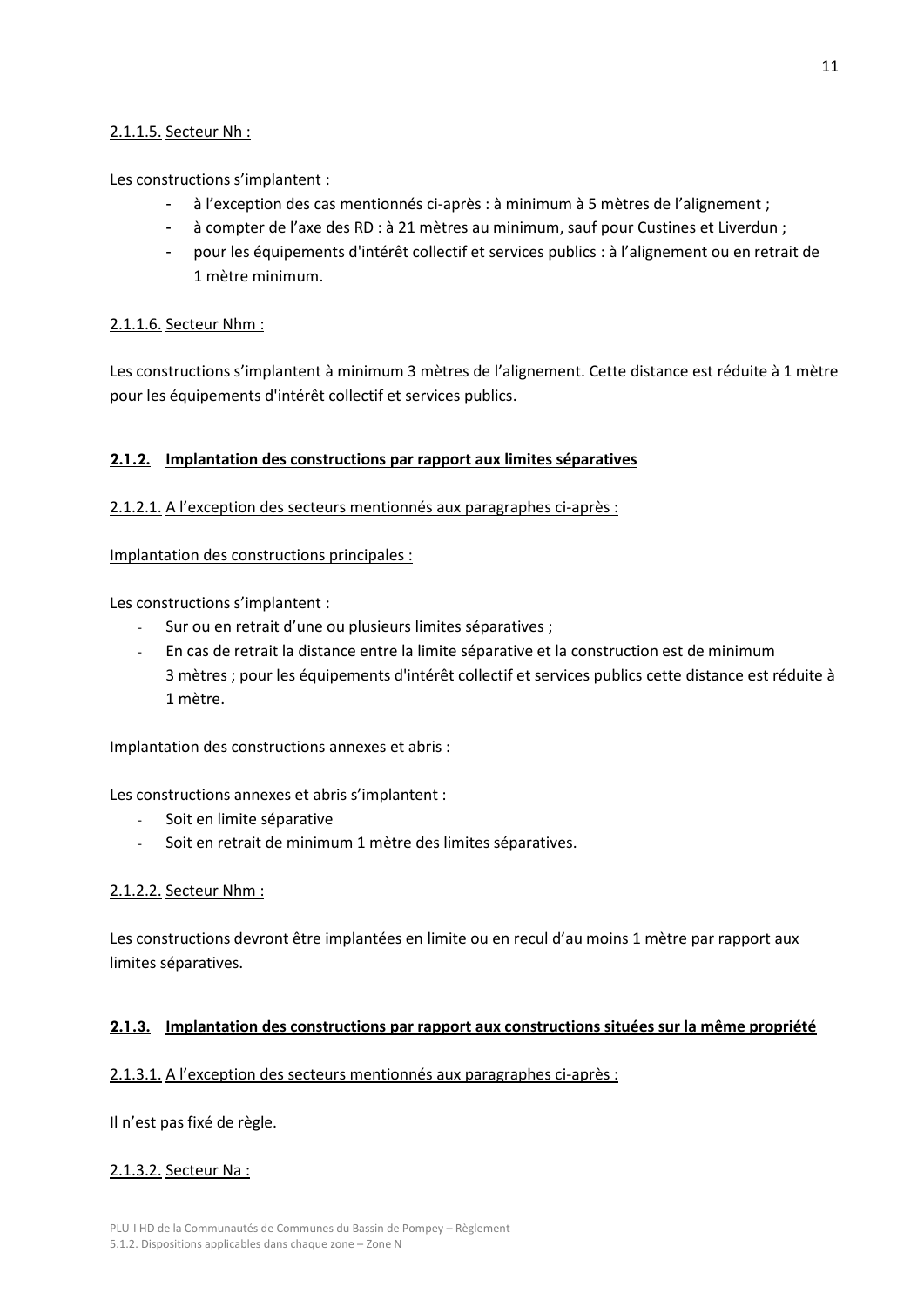#### Implantation des constructions principales :

Les constructions s'implantent à une distance au moins égale à :

- la moitié de la hauteur de façade la plus haute ;
- et 3 mètres ; pour les équipements d'intérêt collectif et services publics cette distance est réduite à 1 mètre.

#### Implantation des constructions annexes et abris :

Il n'est pas fixé de règle.

#### <span id="page-11-0"></span>**2.1.4. Emprise au sol des constructions**

#### <span id="page-11-1"></span>2.1.4.1. En dehors des secteurs mentionnés aux paragraphes suivants :

Il n'est pas fixé de règle.

#### <span id="page-11-2"></span>2.1.4.2. Secteur Na :

L'emprise au sol des constructions est limitée à 50% de la superficie du terrain.

#### <span id="page-11-3"></span>2.1.4.3. Secteur Ne :

L'emprise au sol des constructions est limitée à 30% de la superficie du terrain.

Toutefois, à Liverdun, le long de la route de Frouard, l'emprise au sol des constructions est limitée à 20%.

#### <span id="page-11-4"></span>2.1.4.4. Secteur Nh :

Sauf à Liverdun, l'emprise au sol des constructions est limitée à 30% de la superficie du terrain (limitée à 150 m² de surface de plancher extension comprise sur la totalité du bâtiment).

#### <span id="page-11-5"></span>2.1.4.5. Secteur Nhm :

L'emprise au sol des constructions à usage d'habitation ne devra pas excéder 50 m<sup>2</sup> par tranche de 600m² de terrain.

L'emprise au sol des abris de jardin est limitée à 20m².

#### <span id="page-11-6"></span>2.1.4.6. Secteur Nl :

L'emprise au sol des constructions est limitée à 30% de la superficie du terrain.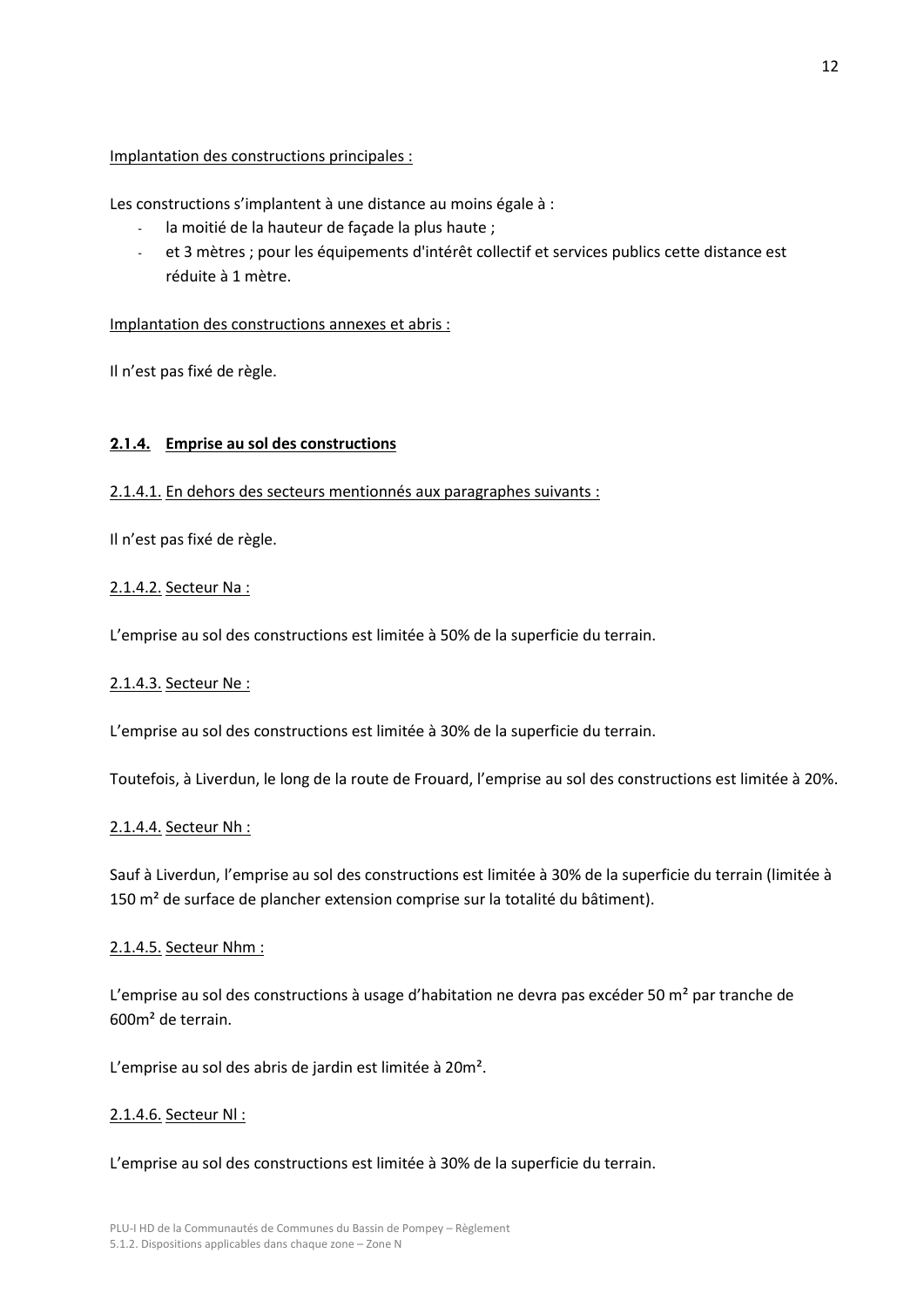#### <span id="page-12-0"></span>2.1.4.7. Secteur Ns :

L'emprise au sol des constructions est limitée à 40% de la superficie du terrain.

#### <span id="page-12-1"></span>**2.1.5. Hauteur des constructions**

#### <span id="page-12-2"></span>2.1.5.1. En dehors du secteur mentionné aux paragraphes suivants :

La hauteur des habitations ne doit pas excéder 9 mètres de hauteur totale. La hauteur des autres constructions ne doit pas excéder 15 mètres de hauteur totale.

#### <span id="page-12-3"></span>2.1.5.2. Secteur Na :

La hauteur des constructions est limitée à 10 mètres de hauteur totale.

#### <span id="page-12-4"></span>2.1.5.3. Secteur Ne :

En dehors des communes mentionnées au paragraphe suivant :

- La hauteur des constructions est limitée à 10 mètres de hauteur totale.

#### A Pompey, Frouard et Champigneulles :

- La hauteur des constructions est limitée à 15 mètres de hauteur totale.

#### <span id="page-12-5"></span>2.1.5.4. Secteur Nh :

En dehors des communes mentionnées au paragraphe suivant :

- La hauteur des constructions est limitée à 10 mètres de hauteur totale. A Liverdun :
	- La hauteur des constructions est limitée à 7 mètres de hauteur totale.

#### <span id="page-12-6"></span>2.1.5.5. Secteur Nhm :

La hauteur des constructions est limitée à 7 mètres de hauteur totale.

#### <span id="page-12-7"></span>2.1.5.6. Secteur Nv :

<span id="page-12-8"></span>La hauteur des abris de jardin est limitée à 4 mètres de hauteur totale.

#### **2.1.6. Bonus de constructibilité environnemental**

Il n'est pas permis de bonus de constructibilité.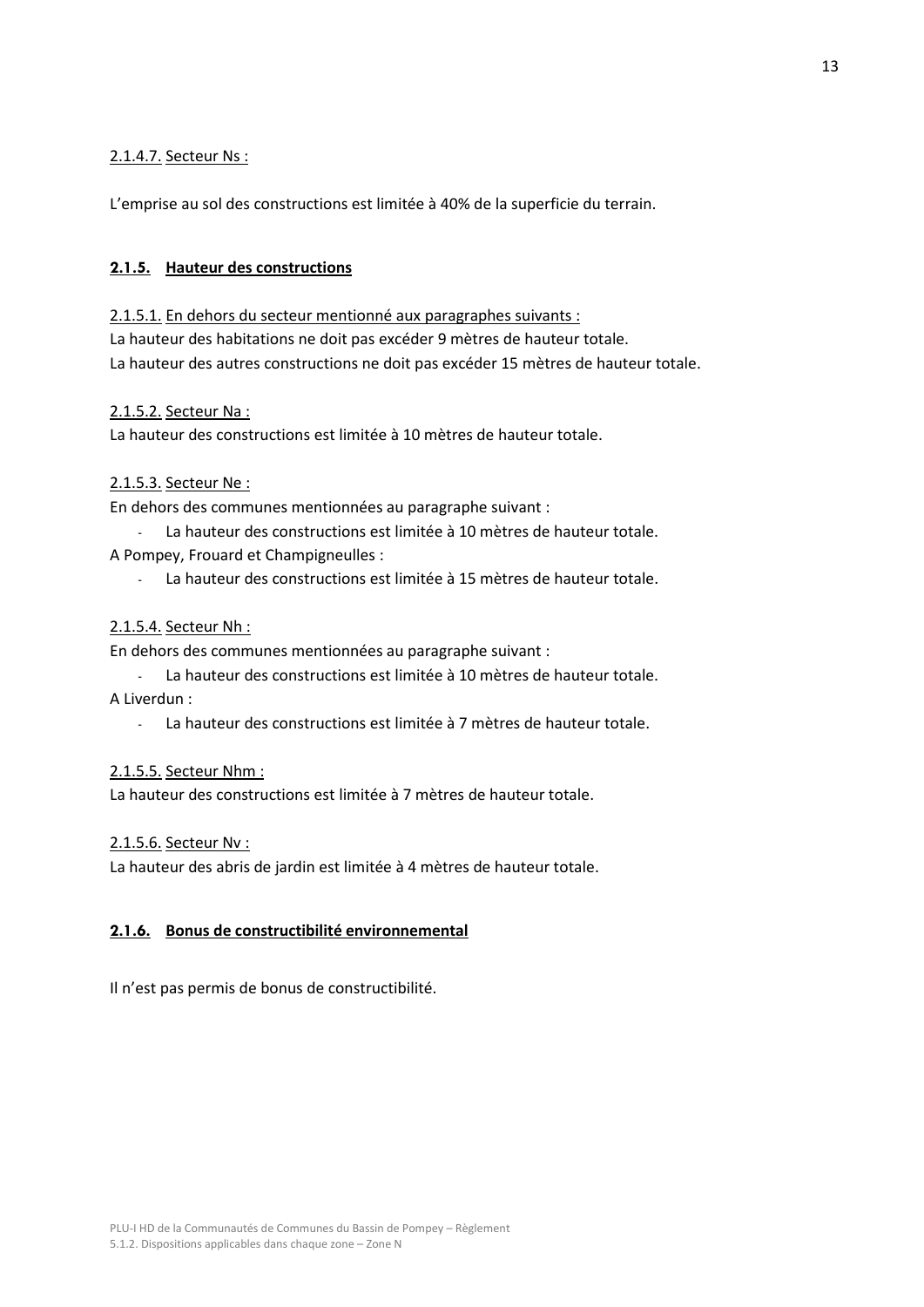# <span id="page-13-0"></span>**2.2. Qualité urbaine, architecturale, environnementale et paysagère**

Le projet peut être refusé ou n'être accepté que sous réserve de l'observation de prescriptions spéciales si les constructions, par leur situation, leur architecture, leurs dimensions ou l'aspect extérieur des bâtiments ou ouvrages à édifier ou à modifier, sont de nature à porter atteinte au caractère ou à l'intérêt des lieux avoisinants, aux sites, aux paysages naturels ou urbains ainsi qu'à la conservation des perspectives monumentales (article R111-27 du code de l'urbanisme).

Les dispositions relatives à la qualité urbaine, architecturale, environnementale et paysagère ne s'appliquent pas pour la destination d'équipements d'intérêt collectif et services publics.

#### **2.2.1. Matériaux**

#### <span id="page-13-1"></span>2.2.1.1. Construction principale

Le choix des matériaux utilisé en façade des constructions est guidé, quant à leur aspect et leur texture, au regard de leur qualité et de leur capacité à conserver une stabilité et un aspect satisfaisant dans le temps (pierre, bêton, bois, métal, briques).

Toute utilisation de matériaux susceptibles de donner un aspect provisoire est interdite. Les matériaux tels que carreaux de plâtres, briques creuses, parpaings destinés à être recouverts d'un parement ou d'enduits, ne peuvent être laissés apparents ni sur les façades et pignons des constructions, ni sur les clôtures.

La conception du projet privilégie le recours à des matériaux ou dispositifs particuliers liés à la mise en œuvre d'une démarche environnementale et d'éco-conception (matériaux naturels, issus du réemploi, recyclables, renouvelables ou biosourcés).

#### <span id="page-13-2"></span>2.2.1.2. Constructions annexes et abris

Les murs et les toitures des bâtiments annexes et des ajouts devront être traités en harmonie avec ceux de la construction principale. Les abris de jardin peuvent présenter un aspect bois. Les vérandas peuvent présenter un aspect différent de celui de la construction principale

#### <span id="page-13-3"></span>**2.2.2. Couleurs**

#### <span id="page-13-4"></span>2.2.2.1. Construction principale

Les bardages seront de teinte mate, en harmonie avec les teintes des façades environnantes.

#### <span id="page-13-5"></span>2.2.2.2. Construction annexe

Les murs et les toitures des bâtiments annexes et des ajouts devront être traités en harmonie avec ceux de la construction principale. Les abris de jardin peuvent présenter un aspect bois.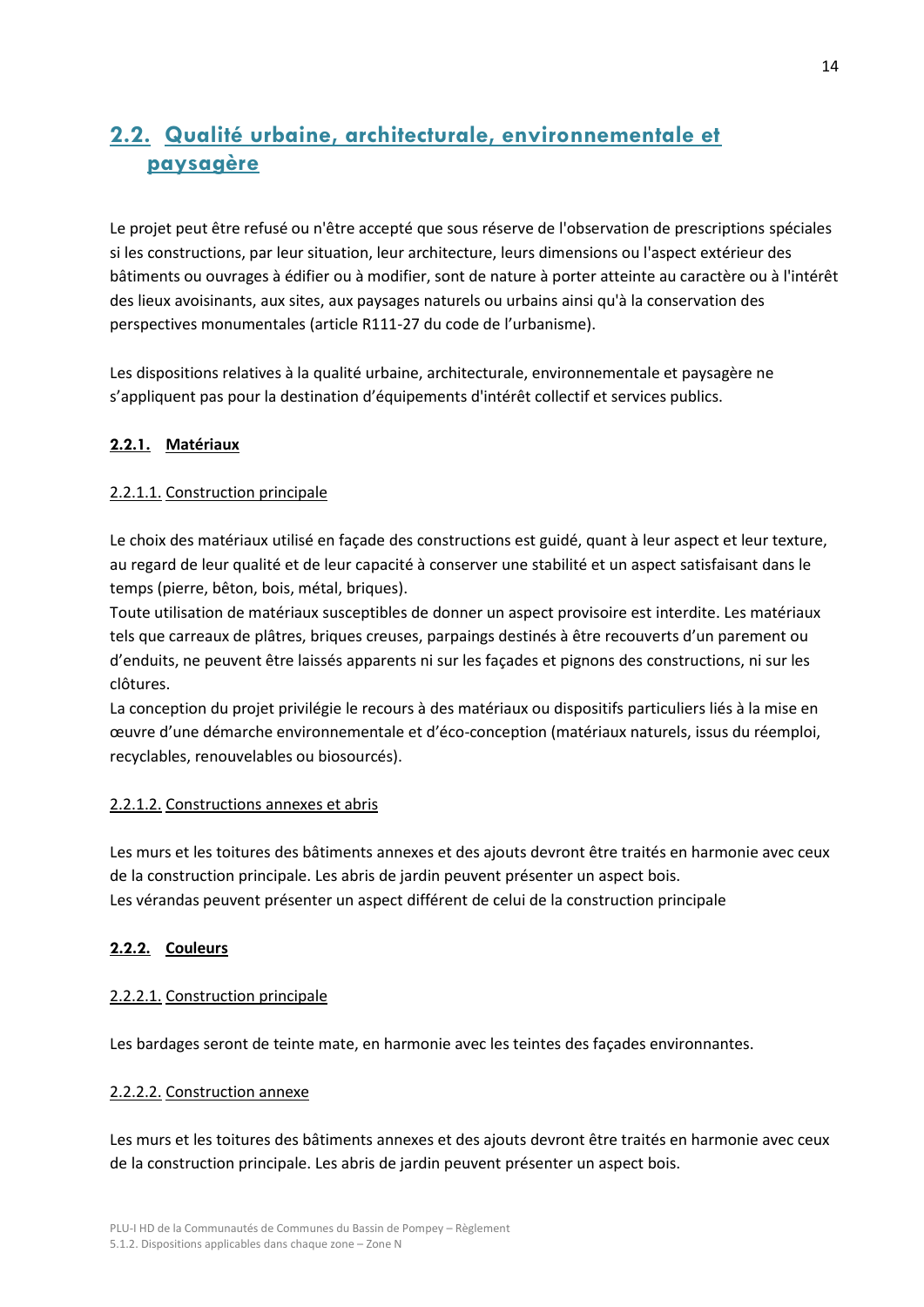Les vérandas peuvent présenter un aspect différent de celui de la construction principale.

#### <span id="page-14-0"></span>**2.2.3. Façades**

#### <span id="page-14-1"></span>2.2.3.1. Composition des façades

L'ensemble des façades de la construction doit faire l'objet d'un traitement de qualité, y compris dans le cas de la création de façades, héberges ou pignons aveugles.

#### <span id="page-14-2"></span>2.2.3.2. Travaux de restauration

Lors des travaux de ravalement des façades, les modénatures et les balcons d'origine lorsque leur état de conservation le permet et qu'ils présentent un intérêt architectural sont mis en valeur dès lors qu'ils contribuent à la qualité architecturale de la construction.

Les murs ou ouvrages en pierre de taille ou briques prévus pour être apparents et en bon état doivent être préservés au maximum, au regard de la nature des travaux envisagés. Sur ces murs, l'enduit ou la peinture est interdit, sauf si des contraintes techniques le justifient. En revanche, les matériaux bruts (parpaing, béton...) doivent être enduits et l'enduit doit être teinté.

#### <span id="page-14-3"></span>2.2.3.3. Réseaux et équipements techniques

Les équipements techniques nécessaires au fonctionnement du bâti, tels que les systèmes de refroidissement, chauffage, système d'occultation, descente d'eaux pluviales, colonnes sèches, sont intégrés à la construction sans émergence en façade sur rue ou avec une émergence réduite compte tenu des équipements, de manière à ne pas porter atteinte à la qualité architecturale du projet.

#### <span id="page-14-4"></span>2.2.3.4. Devantures commerciales des constructions nouvelles

Il n'est pas fixé de règle.

#### <span id="page-14-5"></span>**2.2.4. Ouvertures**

Les percements existants peuvent être obturés totalement si l'enduit utilisé est de même couleur que celui de la façade.

Les encadrements en pierre de taille doivent être conservés, réutilisés, restaurés ou nettoyés sans être peints si leur état le permet

#### <span id="page-14-6"></span>**2.2.5. Toitures**

Les matériaux de toiture doivent avoir un aspect en harmonie avec les toitures des constructions environnantes.

Toutefois, les dispositifs de production d'énergie et les toitures végétalisées sont autorisés sous réserve d'une bonne insertion paysagère.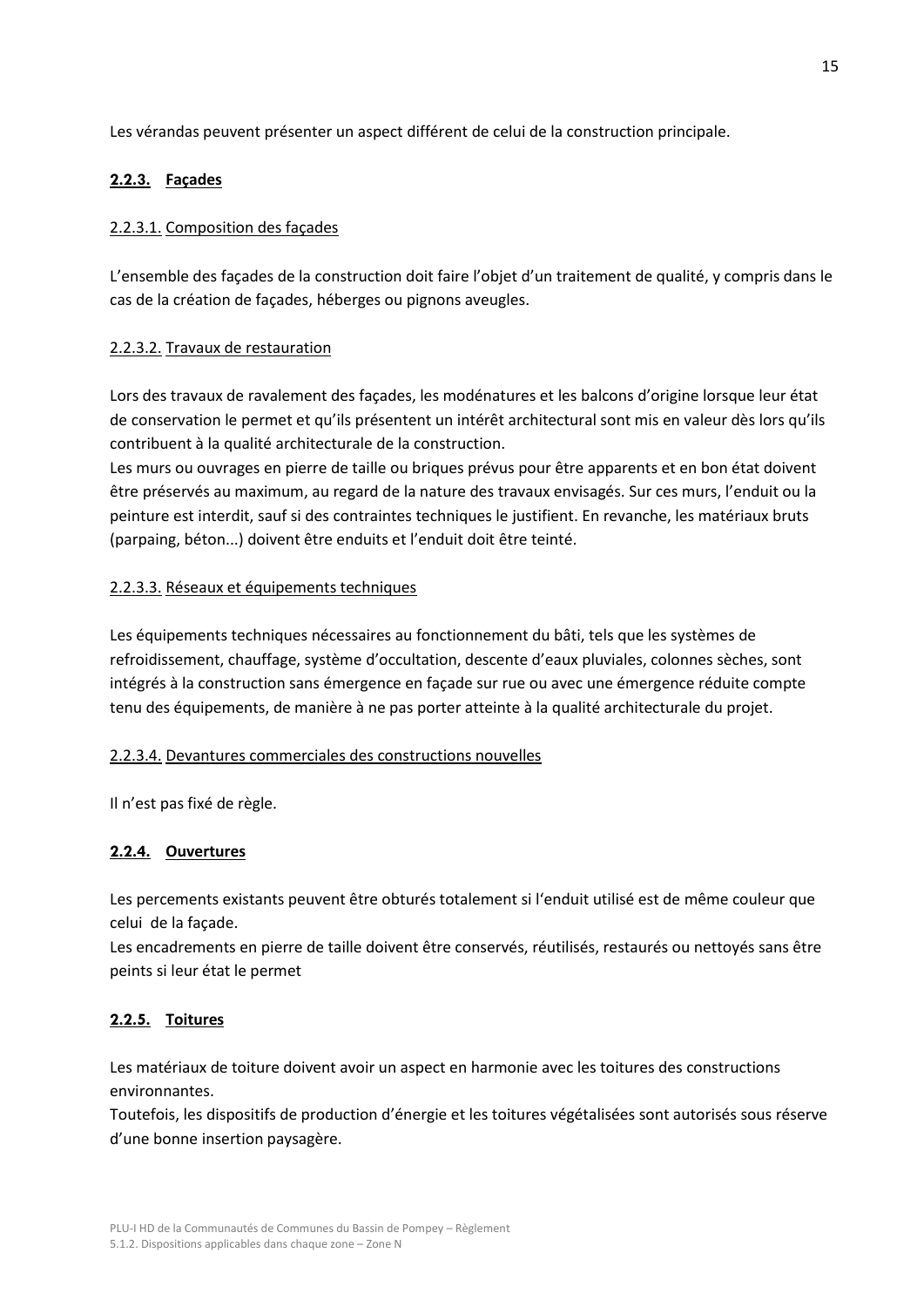#### <span id="page-15-0"></span>2.2.5.1. Garde-corps et acrotères

Les acrotères et garde-corps doivent faire l'objet d'un traitement architectural de qualité. Les garde-corps sont constitués de menuiseries de qualité et sont de préférence verticaux. La hauteur totale des acrotères n'excède pas 1,20 mètre.

#### <span id="page-15-1"></span>2.2.5.2. Edicules et équipements techniques

Les équipements techniques situés en toiture (tels que système de refroidissement, chauffage, accès, édicules d'ascenseurs…) sont intégrés qualitativement de manière à en limiter l'impact visuel et à ne pas porter atteinte à l'intégrité architecturale de la construction, ni au paysage urbain. En cas de toiture en pente, les panneaux solaires sont intégrés dans les pans de toiture.

#### <span id="page-15-2"></span>2.2.5.3. Matériaux

Dans l'objectif de favoriser la régulation thermique des constructions, l'utilisation de matériaux de couleur foncée est interdite pour les toitures terrasses non végétalisées, sauf dans l'hypothèse de l'installation de panneaux photovoltaïques et/ou de panneaux solaires sur au moins 50 % de la surface de la terrasse

#### <span id="page-15-3"></span>**2.2.6. Clôtures**

Les clôtures présentent un aspect fini et sont constituées de matériaux pérennes. Les canisses, plaques ondulées métalliques ou matériaux plastiques légers sont proscrits. Les dispositifs de clôture présentant un aspect agressif ou pouvant présenter un danger pour les personnes et la faune tels que fils de fer barbelés, tessons de bouteilles ou lignes électriques sont interdits.

La conception et les caractéristiques des clôtures permettent la libre circulation de la petite faune, favorise la biodiversité et permettent de conserver l'intimité des espaces extérieurs privatifs. Le choix des matériaux privilégie leur caractère durable conservant un aspect qualitatif dans le temps.

Les clôtures peuvent être doublées de plantations composées d'essences variées, locales, non invasives, adaptées à chaque site.

#### <span id="page-15-4"></span>2.2.6.1. Les clôtures des habitations implantées à l'alignement

Les clôtures implantées à l'alignement sont à claire-voie ou constituées par une haie vive. Lorsque les clôtures comportent une partie basse de type muret plein, celle-ci a une hauteur maximale de 1/3 de la clôture.

Les portails et autres dispositifs d'accès (tels que les portillons) sont constitués de matériaux pérennes et s'inscrivent dans la continuité des clôtures tout en recherchant une unité de composition. Pour des raisons de sécurité, ils peuvent toutefois être implantés en recul.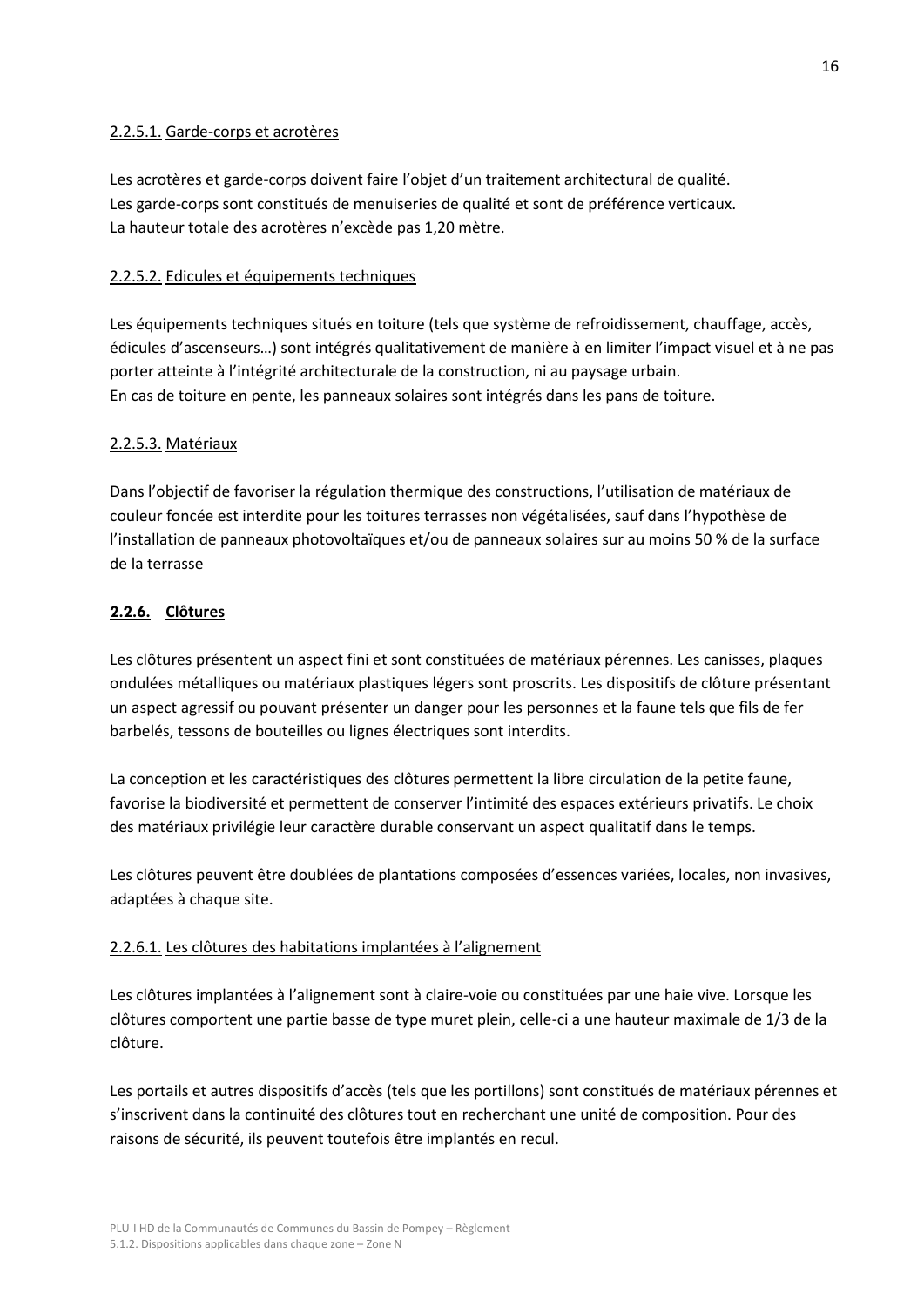A Liverdun : La hauteur des clôtures est limitée à 1,80 mètre pour l'ensemble du dispositif.

Pour les autres communes, la hauteur des clôtures est limitée à 2,10 mètres pour l'ensemble du dispositif.

Les murs anciens sont préservés. Ils peuvent être percés pour créer un ou plusieurs accès piétons ou véhicules.

#### <span id="page-16-0"></span>2.2.6.2. Les clôtures des habitations implantées en limites séparatives

La hauteur des clôtures implantées en limites séparatives est limitée à 2,10 mètres.

Lorsque ces clôtures forment une limite entre un espace construit et un espace naturel ou agricole, elles doivent concourir au traitement de la transition vers les paysages naturels ou agricoles. Elles sont alors à dominante végétale et les murs et murets pleins sont à éviter.

Des hauteurs de clôtures différentes peuvent être autorisées à l'alignement et en limites séparatives afin de :

- permettre la reconstruction à l'identique de clôtures anciennes présentant un intérêt d'aspect ;
- prendre en compte les contraintes de fonctionnement et de sécurité des constructions à destination d'équipement d'intérêt collectif et service public le nécessitant.

#### 2.2.6.3. Les clôtures implantées en limite séparatives, comprises entre le domaine public et la façade sur rue de la construction principale

A Liverdun, les clôtures sont à claire-voie ou constituées par une haie vive. Lorsque les clôtures comportent une partie basse de type muret plein, celle-ci a une hauteur maximale de 1/3 de la clôture. La hauteur des clôtures est limitée à 1,80 mètre pour l'ensemble du dispositif.

#### <span id="page-16-1"></span>**2.2.7. Éléments du patrimoine bâti**

#### <span id="page-16-2"></span>2.2.7.1. Bâti remarquable

Se référer aux dispositions générales.

#### <span id="page-16-3"></span>2.2.7.2. Ensemble architectural et paysager remarquable

Se référer aux dispositions générales.

#### <span id="page-16-4"></span>2.2.7.3. Mur remarquable

Se référer aux dispositions générales.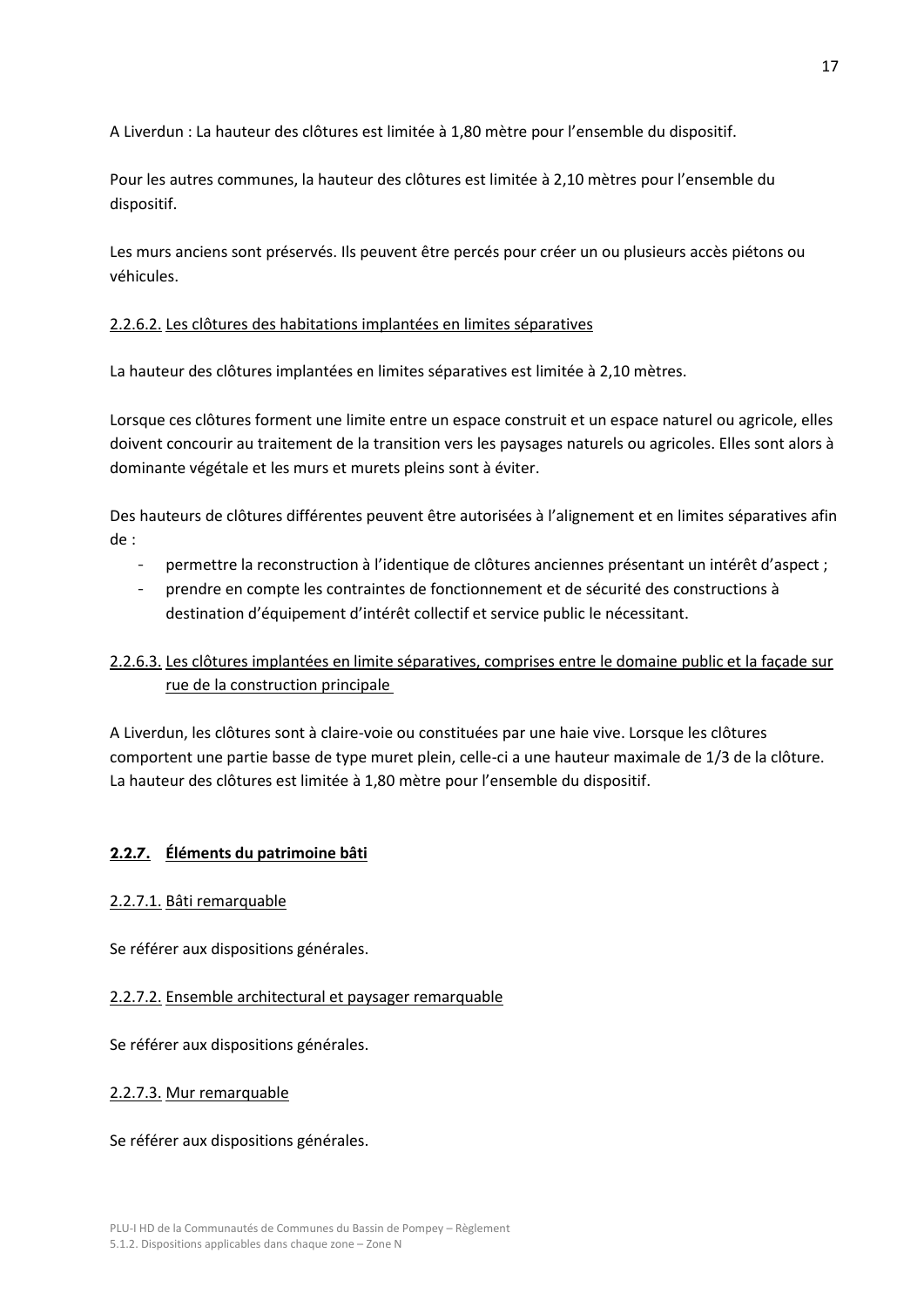#### <span id="page-17-0"></span>**2.2.8. Point de vue remarquable**

Se référer aux dispositions générales.

#### <span id="page-17-1"></span>**2.2.9. Bord à eau urbain d'interface ville/eau**

Se référer aux dispositions générales.

#### <span id="page-17-2"></span>**2.2.10. Eléments liés aux performances énergétiques et environnementales**

Se référer aux dispositions générales.

# <span id="page-17-3"></span>**2.3. Traitement environnemental et paysager des espaces non bâtis et abords des constructions**

#### <span id="page-17-4"></span>**2.3.1. Traitement environnemental et paysager des espaces non bâtis**

#### <span id="page-17-5"></span>2.3.1.1. Lisières des réservoirs de biodiversité forestiers protégées

Dans les lisières des réservoirs de biodiversité forestiers protégées figurées sur le plan de zonage, toute construction constitutive d'emprise au sol est interdite, à l'exception des constructions et installations nécessaires aux exploitations agricoles et forestières.

Toutefois ces dispositions ne s'appliquent pas lorsque les aménagements permettent le renouvellement de sites en friche.

#### <span id="page-17-6"></span>2.3.1.2. Réservoirs de biodiversité

Se référer aux dispositions générales.

#### <span id="page-17-7"></span>2.3.1.3. Ripisylve

Toute construction est interdite dans une bande de 10 mètres de part et d'autre des cours d'eau.

Ripisylve identifiée au plan de zonage, sur une bande de 10 mètres maximum :

- toute nouvelle imperméabilisation est interdite,
- les végétaux nécessaires à la fonctionnalité écologique de la ripisylve devront être préservés.

Ces dispositions ne s'appliquent pas aux constructions nécessaires à la gestion et à l'exploitation de la voie d'eau.

#### <span id="page-17-8"></span>2.3.1.4. Plantations

#### Les haies et les bosquets remarquables identifiés au plan de zonage :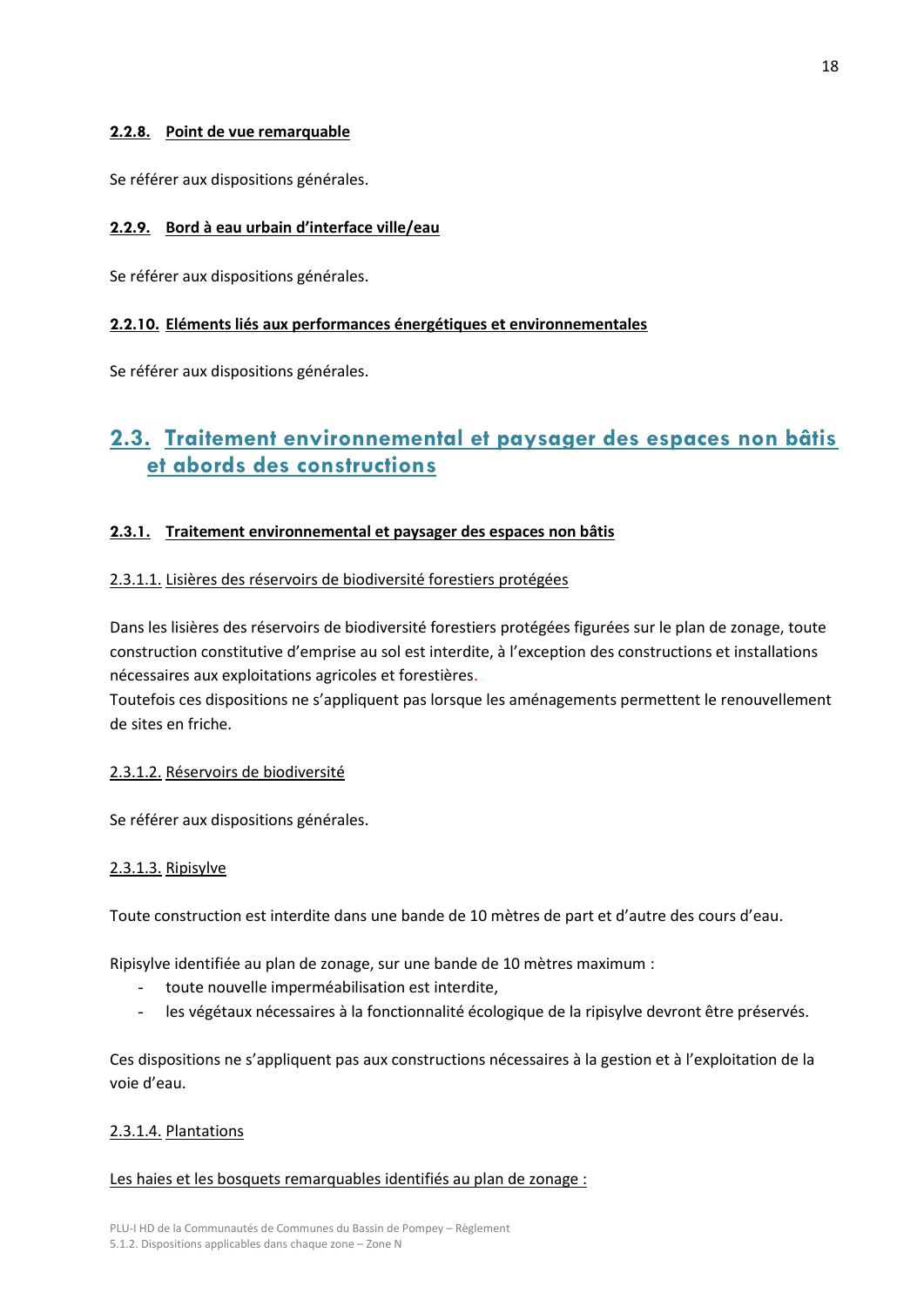Se référer aux dispositions générales.

Pour les arbres identifiés au plan de zonage comme « arbre remarquable » ou comme faisant partie d'un « alignement d'arbres » :

Se référer aux dispositions générales.

Dans les secteurs identifiés au plan de zonage comme « vergers » :

Se référer aux dispositions générales.

<span id="page-18-0"></span>2.3.1.5. Parcs et jardins en milieu urbain

Se référer aux dispositions générales.

#### <span id="page-18-1"></span>2.3.1.6. Espaces boisés classés

Se référer aux dispositions générales.

<span id="page-18-2"></span>2.3.1.7. Zones potentiellement humides

Se référer aux dispositions générales.

#### <span id="page-18-3"></span>**2.3.2. Traitement environnemental et paysager des abords des constructions**

#### <span id="page-18-4"></span>2.3.2.1. Définitions

Se référer aux dispositions générales.

#### <span id="page-18-5"></span>2.3.2.2. Coefficient de biotope

Il n'est pas fixé de règle.

#### <span id="page-18-6"></span>2.3.2.3. Plantations nouvelles

Se référer aux dispositions générales.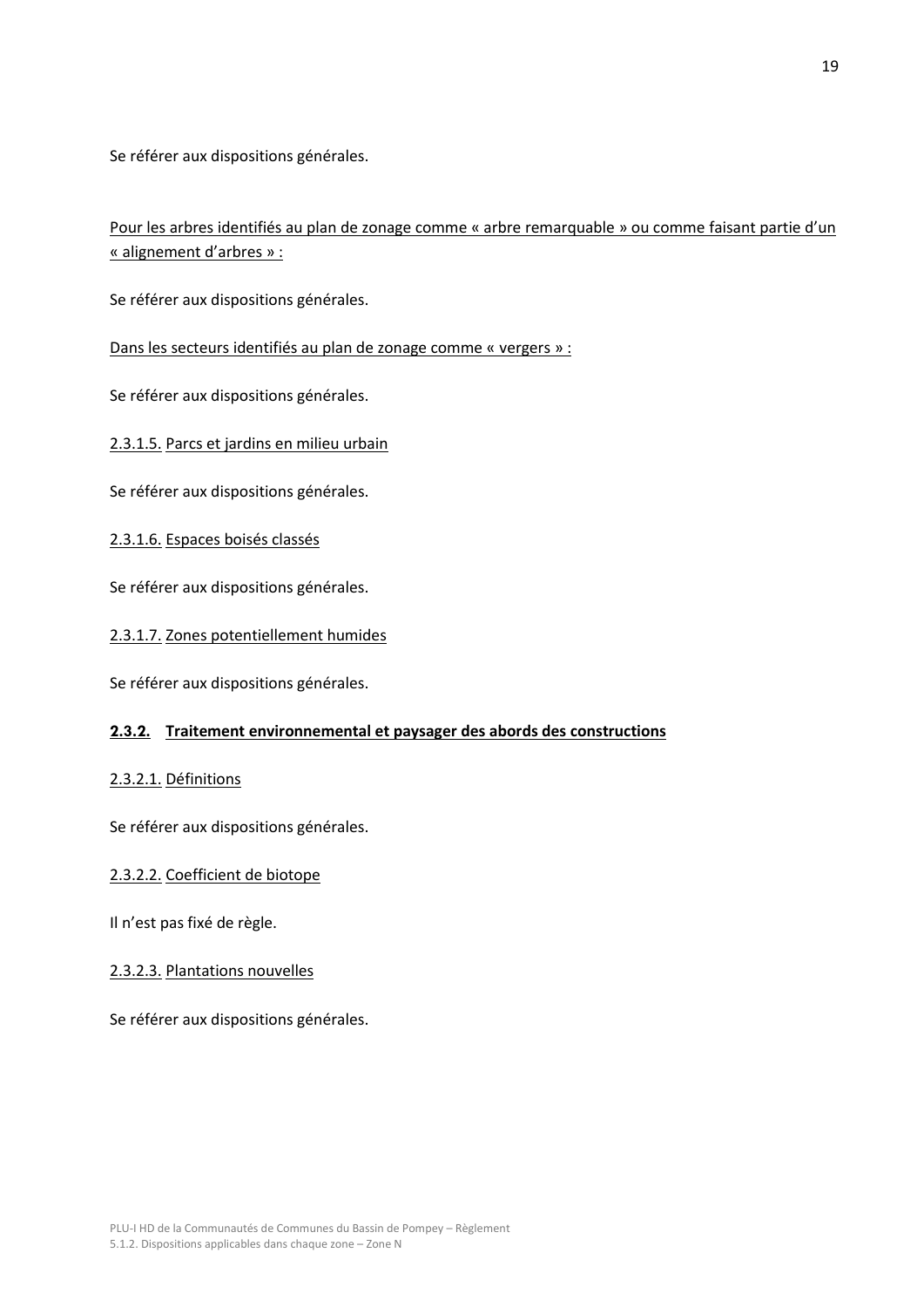# <span id="page-19-0"></span>**2.4. Stationnement**

Les places de stationnement en extérieur devront être réalisées, sauf impossibilité technique, en matériaux perméables.

#### <span id="page-19-1"></span>2.4.1.1. **Obligations minimales de création d'aires de stationnement pour les véhicules motorisés**

#### <span id="page-19-2"></span>2.4.1.1.1. Dimensions des places de stationnement

Se référer aux dispositions générales.

#### <span id="page-19-3"></span>2.4.1.1.2. Impossibilité de réaliser des places de stationnement

Se référer aux dispositions générales.

#### <span id="page-19-4"></span>2.4.1.1.3. Places de stationnement à créer

Les places de stationnement nécessaires à l'utilisation et à l'occupation du terrain devront être créées en dehors de la voie publique et en capacité suffisante.

#### <span id="page-19-5"></span>2.4.1.1.4. Mutualisation des places de stationnement à créer

Se référer aux dispositions générales.

#### <span id="page-19-6"></span>2.4.1.2. **Obligations minimales de création d'infrastructures permettant le stationnement sécurisé des vélos**

#### <span id="page-19-7"></span>2.4.1.2.1. Modalités de réalisation des places de stationnement

Se référer aux dispositions générales.

#### <span id="page-19-8"></span>2.4.1.2.2. Places de stationnement à créer

Les places de stationnement nécessaires à l'utilisation et à l'occupation du terrain devront être créées en dehors de la voie publique et en capacité suffisante.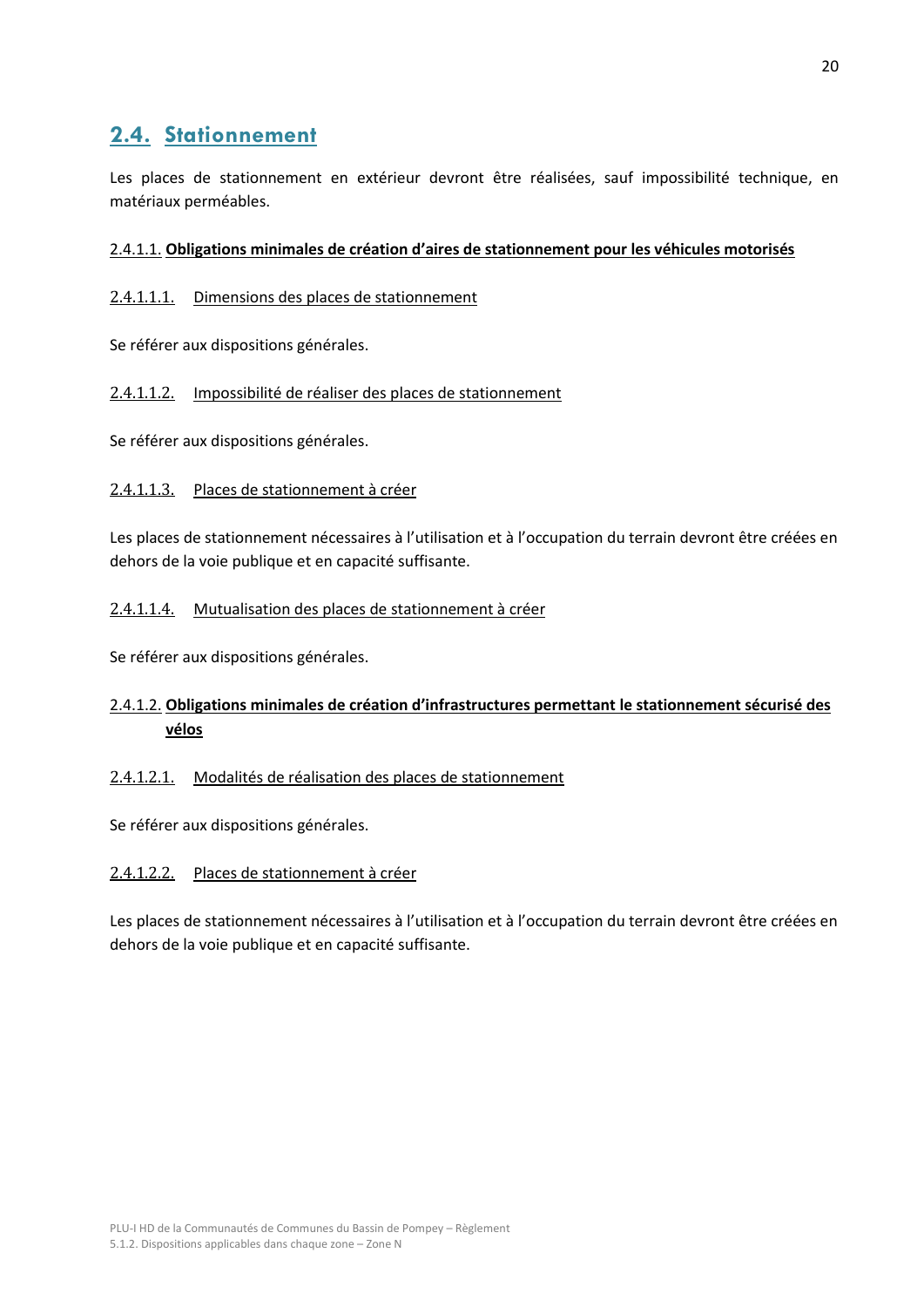# <span id="page-20-1"></span><span id="page-20-0"></span>**3.1. Desserte par les voies publiques ou privées**

#### <span id="page-20-2"></span>**3.1.1. Voies de desserte**

Pour être constructible, un terrain doit avoir accès à une voie publique ou privée ouverte à la circulation, nouvelle ou existante, à moins que son propriétaire ne bénéficie d'une servitude de passage suffisante, instituée par acte authentique ou par voie judiciaire en application de l'article 682 du code civil.

Les caractéristiques des voies nouvelles sont adaptées aux usages qu'elles supportent et à la destination et à l'importance des constructions qu'elles desservent. Elles doivent satisfaire aux exigences de la sécurité, de la défense contre l'incendie et de la collecte des déchets.

Toute voie se terminant en impasse doit obligatoirement être aménagée de telle sorte que les véhicules puissent aisément faire demi-tour, notamment les véhicules de lutte contre l'incendie, de sécurité civile et de collecte des ordures ménagères.

Dimension minimale des voies :

- Les voies de circulation à double sens devront être dimensionnées de façon cohérente avec l'usage qu'il en sera fait.
- La dimension des voies devra prendre en compte la sécurité et la continuité des cheminements piétons et vélos.

#### <span id="page-20-3"></span>**3.1.2. Accès**

Toute propriété, pour être constructible, doit comporter un accès une voie publique, une voie privée ouverte à la circulation générale ou sur un passage privé.

Les accès doivent être adaptés à l'opération et aménagés de façon à apporter la moindre gêne à la circulation publique. Ils doivent présenter des caractéristiques permettant de satisfaire aux exigences de la sécurité et de la défense contre l'incendie.

Le nombre et la dimension des accès pourront être limités afin de favoriser la conservation du domaine public et de ses accessoires (candélabre, plantation, mobilier urbain…) ou la bonne insertion urbaine et paysagère de l'opération.

Lorsque le terrain est desservi par plusieurs voies, l'accès sera établi sur la voie où la gêne pour la circulation est moindre.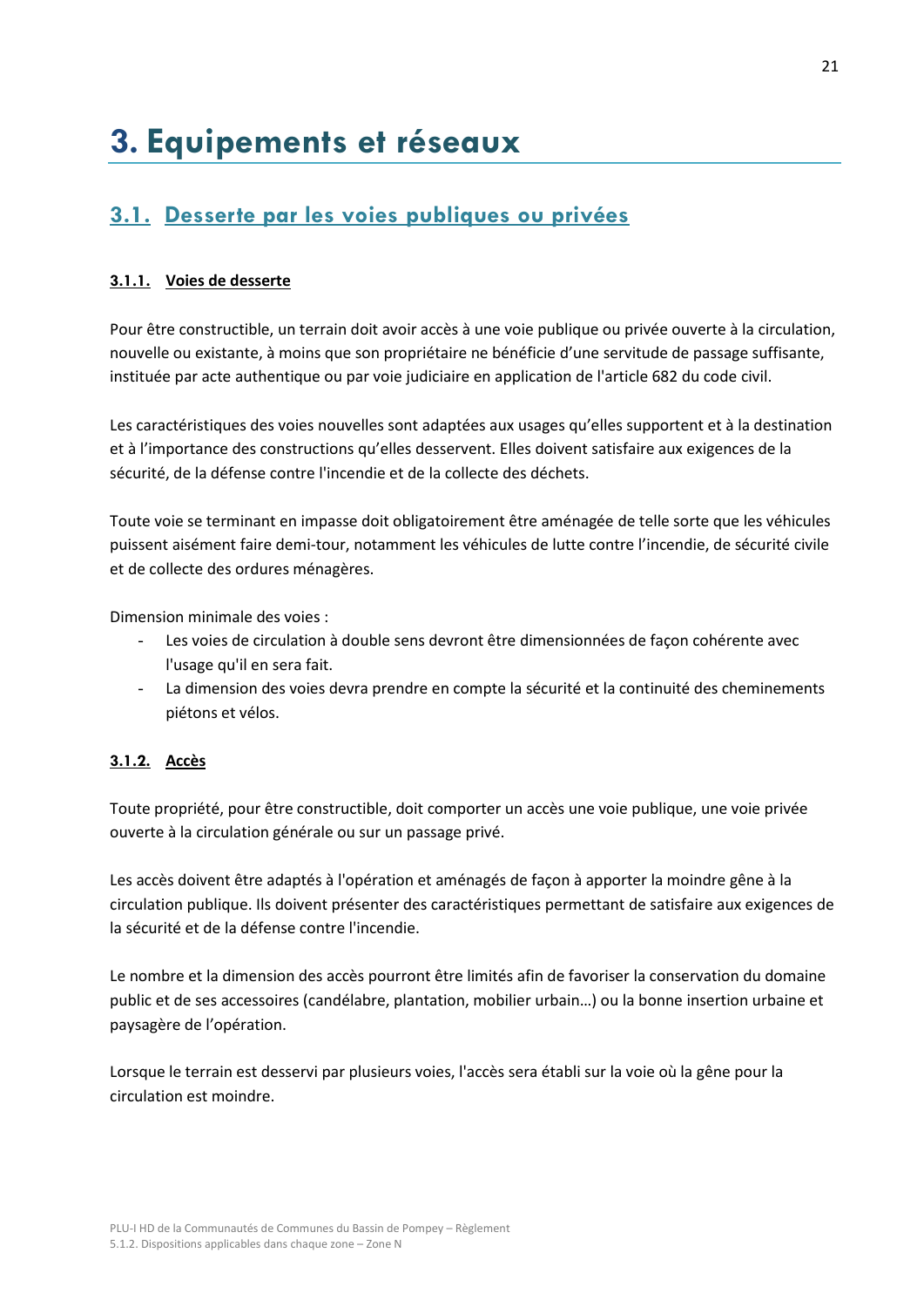# <span id="page-21-0"></span>**3.2. Desserte par les réseaux**

#### <span id="page-21-1"></span>**3.2.1. Eau potable**

Lorsque le réseau d'eau potable existe, le branchement sur ce réseau est obligatoire pour toute construction nouvelle qui requiert une alimentation en eau.

En l'absence de réseau, l'alimentation en eau par puits, par forage ou autres dispositifs techniques est admise dans les limites de la réglementation en vigueur (Cf. Annexes techniques / Notice sanitaire).

#### <span id="page-21-2"></span>**3.2.2. Réseaux de chaleur**

Se référer aux dispositions générales.

#### <span id="page-21-3"></span>**3.2.3. Infrastructures et réseaux de communications électroniques**

Se référer aux dispositions générales.

### <span id="page-21-4"></span>**3.3. Assainissement**

#### <span id="page-21-5"></span>**3.3.1. Raccordement et déversement des eaux dans le réseau public d'assainissement**

Se référer aux dispositions générales.

#### <span id="page-21-6"></span>**3.3.2. La gestion des eaux usées**

Se référer aux dispositions générales.

#### <span id="page-21-7"></span>**3.3.3. La gestion des eaux pluviales**

Se référer aux dispositions générales.

Les eaux de ruissellement doivent être gérées à la parcelle.

Les aménagements réalisés sur un terrain ne doivent pas faire obstacle au libre écoulement des eaux pluviales.

Pour la gestion des eaux pluviales sera privilégié des dispositifs de traitements alternatifs (noues, tranchées et voies drainantes, puits d'infiltration ...) à l'utilisation systématique de bassins de rétention.

En cas d'impossibilité technique ou géologique certifié par une autorité compétente, l'excès de ruissellement peut être rejeté au collecteur public d'eaux pluviales quand il est en place, après qu'aient été mises en œuvre, sur la parcelle privée, toutes les solutions susceptibles de limiter et/ou étaler les apports pluviaux.